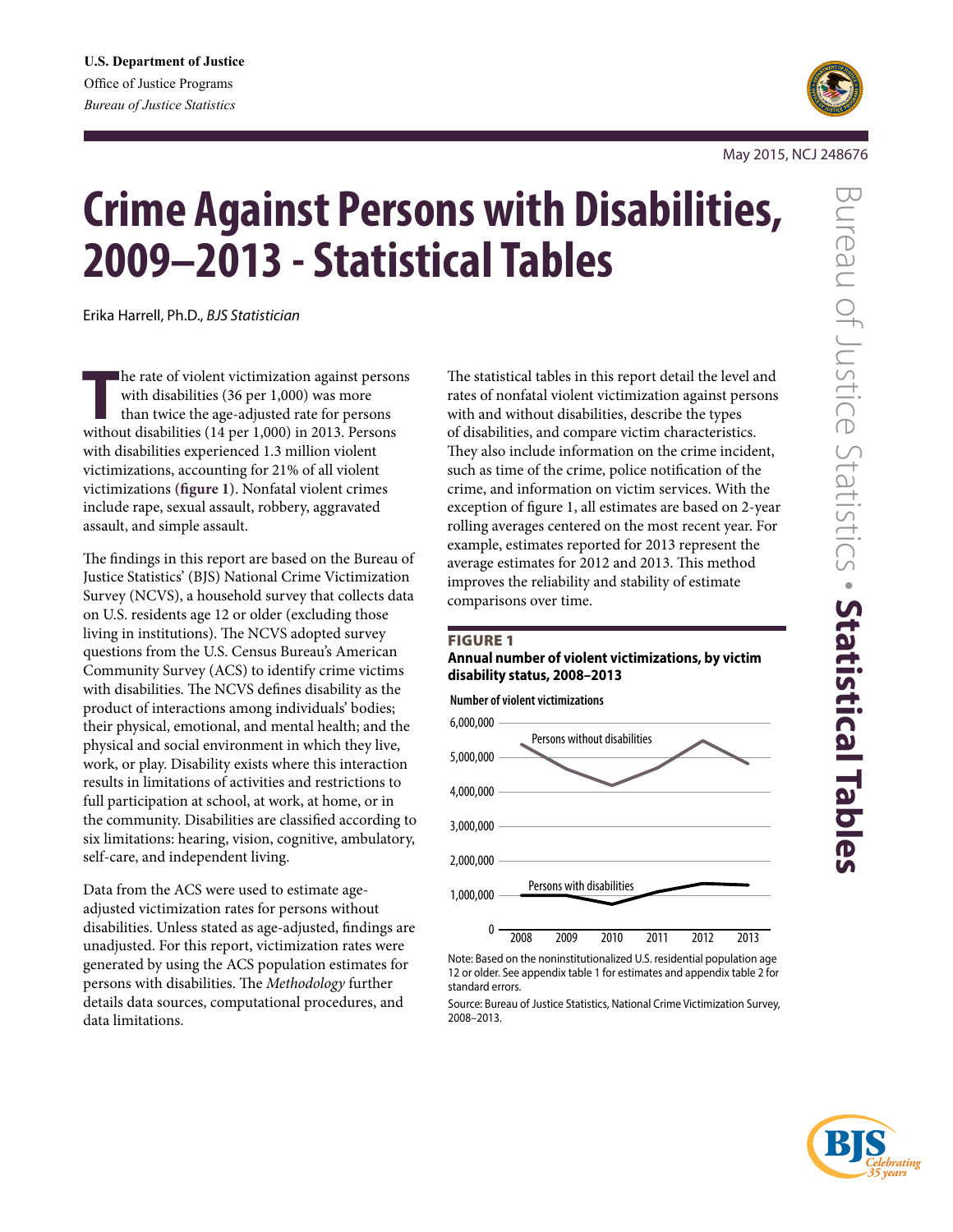# List of tables

Table 1.**Rates of violent victimization, by victim's disability status and age, 2009–2013**

Table 2.**[Rates of violent victimization against persons with](#page-4-0)  [and without disabilities, by type of crime, 2009–2013](#page-4-0)** 

Table 3.**[Rates of violent victimization against persons with](#page-5-0)  [and without disabilities, by victim characteristics, 2009–2013](#page-5-0)**

Table 4.**[Rates of violent victimization against persons with](#page-6-0)  [disabilities, by disability type, 2009–2013](#page-6-0)**

Table 5.**[Rates of serious violent victimization against persons](#page-6-0)  [with disabilities, by disability type, 2009–2013](#page-6-0)**

Table 6.**[Rates of simple assault against persons with](#page-6-0)  [disabilities, by disability type, 2009–2013](#page-6-0)**

Table 7.**[Rates of violent victimization, by victim's sex and](#page-6-0)  [disability type, 2009–2013](#page-6-0)**

Table 8.**[Percent of violence against persons with disabilities](#page-7-0)  [that involved victims with multiple disability types, by type of](#page-7-0)  [crime, 2009–2013](#page-7-0)**

Table 9.**R[ates of violent victimization, by number of](#page-7-0)  [disability types and type of crime, 2009–2013](#page-7-0)**

Table 10.**[Victim–offender relationship, by victim's disability](#page-8-0)  [status, 2009–2013](#page-8-0)**

Table 11.**[Time violent crime occurred, by victim's disability](#page-8-0)  [status, 2009–2013](#page-8-0)**

Table 12.**[Percent of violent crime reported to police, by](#page-9-0)  [victim's disability status, 2009–2013](#page-9-0)**

Table 13.**[Person who notified police of violent crime, by](#page-9-0)  [victim's disability status, 2009–2013](#page-9-0)**

Table 14.**[Reasons for not reporting violent crime to police,](#page-10-0)  [by victim's disability status, 2009–2013](#page-10-0)**

Table 15.**[Percent of violent crime victims who received](#page-10-0)  [services from nonpolice victim services agencies, by victim's](#page-10-0)  [disability status, 2009–2013](#page-10-0)**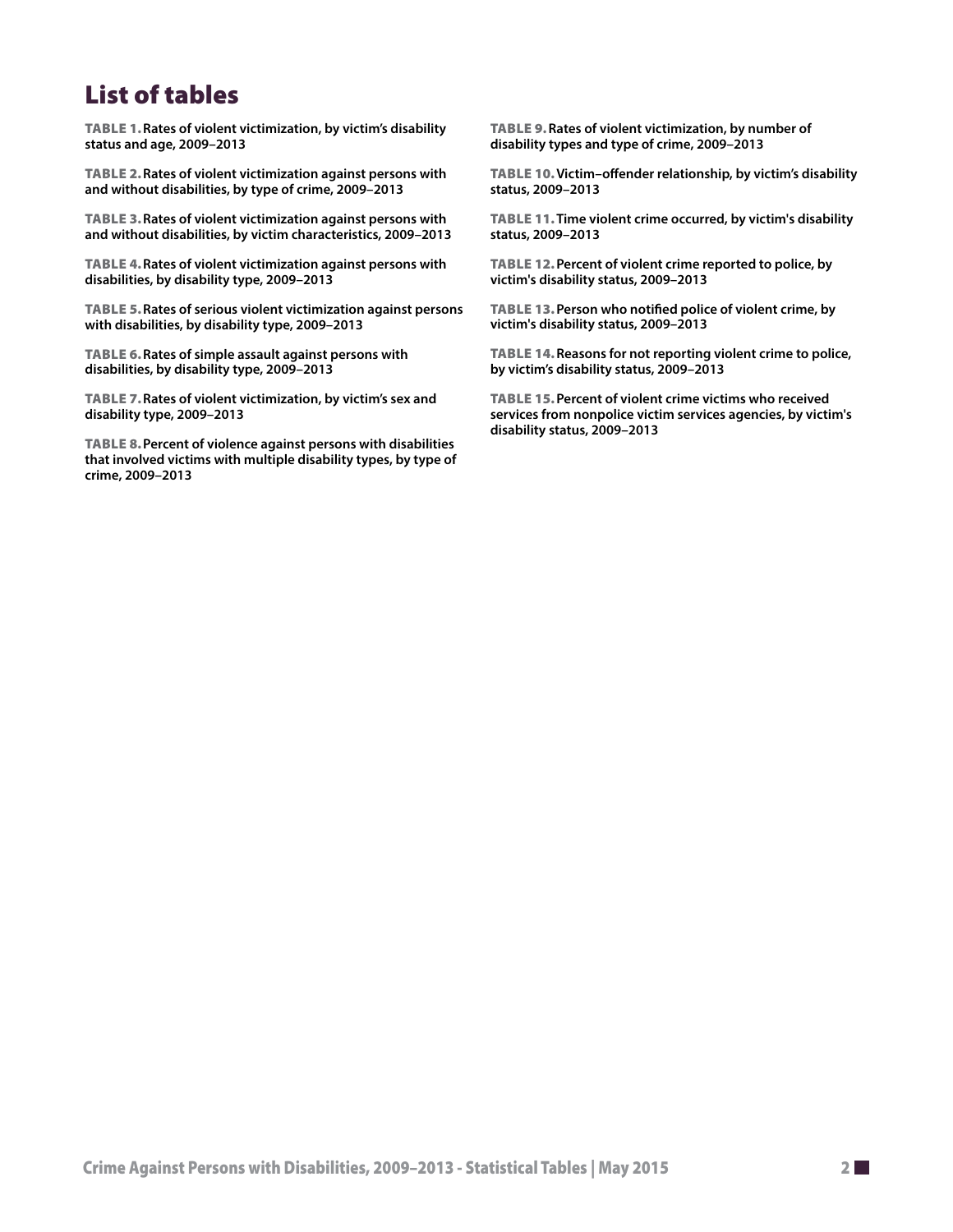# List of appendix tables

Appendix table 1.**Estimates for figure 1: Annual number of violent victimizations, by victim's disability status, 2008–2013**

Appendix table 2.**[Standard errors for figure 1:](#page-16-0) Annual number of violent victimizations, by victim's disability status, 2008–2013**

Appendix table 3.**[Standard errors for table 1:](#page-16-0) Rates of violent victimization, by victim's disability status and age, 200[9–2013](#page-4-0)**

Appendix table 4.**[Standard errors for table 2: R](#page-16-0)[ates of](#page-5-0)  [violent victimization against persons with and without](#page-5-0)  [disabilities, by type of crime, 2009–2013](#page-5-0)**

Appendix table 5.**[Standard errors for table 3:](#page-17-0) Rates of violent victimization against persons with and without disabilities, by victim characteristics, 2009–2013**

Appendix table 6.**Standard errors for table 4: Rates of violent victimization against persons with disabilities, by disability type, 2009–2013**

Appendix table 7.**[Standard errors for table 5:](#page-17-0) Rates of serious violent victimization against persons with disabilities, by disability type, 2009–2013**

Appendix table 8.**S[tandard errors for table 6:](#page-17-0) [Rates of](#page-6-0)  [simple assault against persons with disabilities, by disability](#page-6-0)  [type, 2009–2013](#page-6-0)**

Appendix table 9.**[Standard errors for table 7:](#page-17-0) [Rates of](#page-6-0)  [violent victimization, by victim's sex and disability type,](#page-6-0)  [2009–2013](#page-6-0)**

Appendix table 10.**[Standard errors for table 8:](#page-18-0) [Percent of](#page-7-0)  [violence against persons with disabilities that involved victims](#page-7-0)  [with multiple disability types, by type of crime, 2009–2013](#page-7-0)**

Appendix table 11.**[Standard errors for table 9:](#page-18-0) R[ates of](#page-7-0)  [violent victimization, by number of disability types and type](#page-7-0)  [of crime, 2009–2013](#page-7-0)**

Appendix table 12.**[Standard errors for table 10:](#page-18-0)  Victim–offender relationship, by victim's disability status, 2009–2013**

Appendix table 13.**[Standard errors for table 11:](#page-18-0) [Time](#page-8-0)  [violent crime occurred, by victim's disability status, 2009–2013](#page-8-0)**

Appendix table 14.**[Standard errors for table 12: Percent of](#page-19-0)  [violent crime reported to police, by victim's disability status,](#page-19-0)  [2009–2013](#page-19-0)**

Appendix table 15.**[Standard errors for table 13: Person](#page-19-0)  [who notified police of violent crime, by victim's disability](#page-19-0)  [status, 2009–2013](#page-19-0)**

Appendix table 16.**Standard errors for table 14: Reasons for not reporting violent crime to police, by victim's disability status, 2009–2013**

Appendix table 17.**Standard errors for table 15: Percent of violent crime victims who received services from nonpolice victim services agencies, by victim's disability status, 2009–2013**

Appendix table 18.**[U.S. population, according to the U.S.](#page-20-0)  [Census Bureau's ACS PUMS data, by disability status and](#page-20-0)  [demographic characteristics, 2013](#page-20-0)**

Appendix table 19.**R[ates of violent victimization against](#page-21-0)  [persons without disabilities, by type of crime, 2009–2013](#page-21-0)**

Appendix table 20.**[Standard errors for appendix table](#page-21-0)  [19: Rates of violent victimization against persons without](#page-21-0)  [disabilities, by type of crime, 2009–2013](#page-21-0)**

Appendix table 21.**R[ates of violent victimization against](#page-21-0)  [persons without disabilities, by victim characteristics,](#page-21-0)  [2009–2013](#page-21-0)**

Appendix table 22. **[Standard errors for appendix table](#page-21-0)  [21: Rates of violent victimization against persons without](#page-21-0)  [disabilities, by victim characteristics, 2009–2013](#page-21-0)**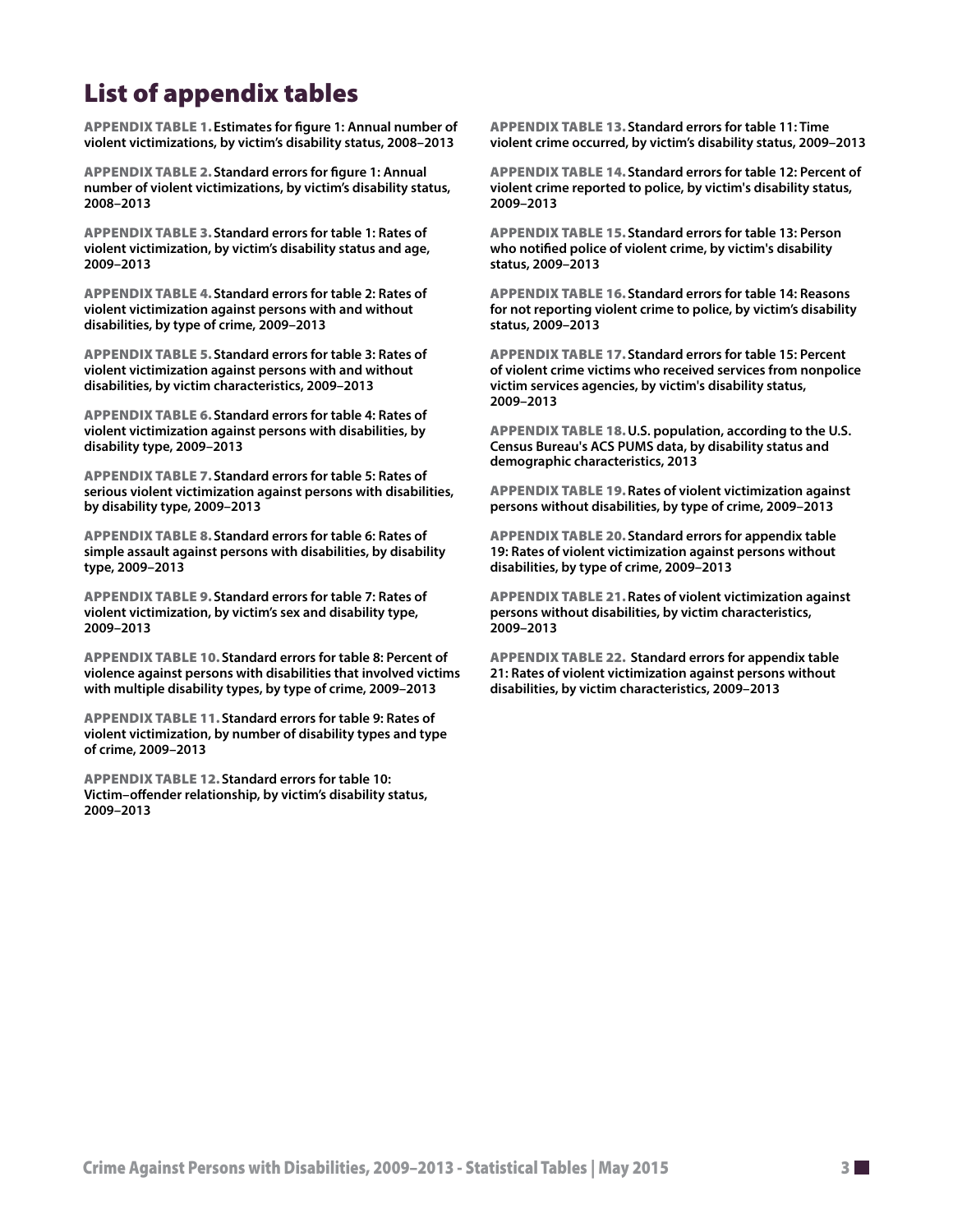#### **Violent crime by victim's age and disability status**

- In 2013, for each age group measured except for persons age 65 or older, the rate of violent victimization against persons with disabilities was at least double the rate for those without disabilities **(table 1)**. Among persons age 65 or older, there was no statistically significant difference in the rate of violent victimization by disability status (4 per 1,000).
- Except for persons ages 50 to 64 with disabilities, there was no statistically significant difference in the 2012 and 2013 rates of violent victimization against persons with disabilities for each of the age groups measured. Among persons ages 50 to 64 with disabilities, the rate of violent victimization increased from 2012 (28 per 1,000) to 2013 (42 per 1,000).

### **The use of age-adjusted rates**

The differences in age distributions between the two populations must be taken into account when making direct comparisons of the violent victimization rate between persons with and without disabilities. The age distribution of persons with disabilities differs considerably from that of persons without disabilities, and violent crime victimization rates vary significantly with age. According to the U.S. Census Bureau's American Community Survey (ACS), persons with disabilities are generally older than persons without disabilities. For example, about 42% of persons with disabilities were age 65 or older in 2013, compared to 12% of persons without disabilities (appendix table 18). The age adjustment standardizes the rate of violence to show what the rate would be if persons without disabilities had the same age distribution as persons with disabilities.

#### **TABLE 1 Rates of violent victimization, by victim's disability status and age, 2009–2013**

|               |       |       |       | Rate per 1,000 persons with disabilities |       | Rate per 1,000 persons without disabilities |      |      |      |      |  |
|---------------|-------|-------|-------|------------------------------------------|-------|---------------------------------------------|------|------|------|------|--|
| Age of victim | 2009  | 2010  | 2011  | 2012                                     | 2013  | 2009                                        | 2010 | 2011 | 2012 | 2013 |  |
| Total         | 28.9  | 25.1  | 26.2  | 34.2                                     | 36.0  | 23.3                                        | 20.2 | 20.0 | 22.7 | 22.9 |  |
| $12 - 15$     | 106.6 | 69.9  | 76.8  | 122.5                                    | 166.1 | 47.8                                        | 34.7 | 29.9 | 42.7 | 52.6 |  |
| $16 - 19$     | 77.1  | 101.3 | 122.9 | 101.8                                    | 75.6  | 37.2                                        | 30.9 | 37.1 | 40.7 | 35.0 |  |
| $20 - 24$     | 103.8 | 73.8  | 105.1 | 100.6                                    | 91.0  | 39.4                                        | 32.8 | 32.1 | 36.6 | 31.9 |  |
| $25 - 34$     | 49.9  | 39.5  | 53.7  | 82.6                                     | 66.6  | 30.3                                        | 29.3 | 27.7 | 27.9 | 30.3 |  |
| $35 - 49$     | 55.8  | 48.8  | 41.5  | 61.0                                     | 59.8  | 19.9                                        | 17.2 | 18.0 | 22.1 | 21.3 |  |
| $50 - 64$     | 25.5  | 24.1  | 20.3  | 27.9                                     | 41.5  | 11.5                                        | 11.3 | 11.2 | 11.2 | 11.9 |  |
| 65 or older   | 2.8   | 2.5   | 4.6   | 5.9                                      | 4.1   | 4.0                                         | 3.8  | 3.2  | 4.6  | 4.5  |  |

Note: Based on the noninstitutionalized U.S. residential population age 12 or older. Estimates are based on 2-year rolling averages. See appendix table 3 for standard errors.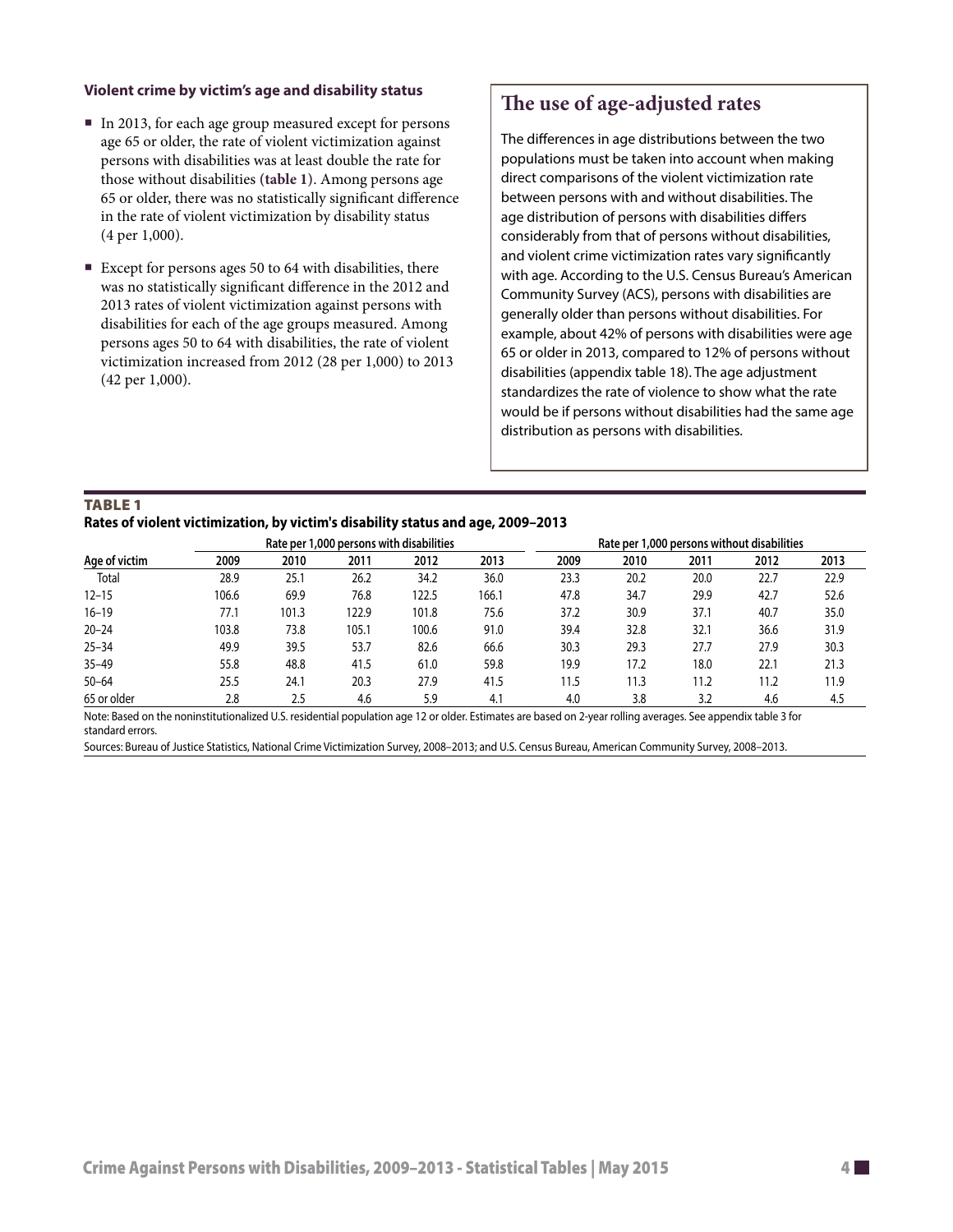#### <span id="page-4-0"></span>**Violent crime by type of crime**

- $\blacksquare$  The rate of violent victimization against persons with disabilities (36 per 1,000) was more than twice the age-adjusted rate for persons without disabilities (14 per 1,000) in 2013 **(table 2)**.
- In 2013, the rate of serious violent victimization for persons with disabilities (14 per 1,000) was more than three times higher than the age-adjusted rate for persons without disabilities (4 per 1,000).
- The rate of simple assault against persons with disabilities (22 per 1,000) was more than twice the age-adjusted rate for persons without disabilities in 2013 (10 per 1,000).
- $\blacksquare$  No statistically significant difference was found in the 2009, 2012, and 2013 rates of violent crime against persons with disabilities. The same pattern was found in the age-adjusted rates of violent crime against persons without disabilities.
- The rate of aggravated assault against persons with disabilities increased from 4 per 1,000 in 2009 to 7 per 1,000 in 2013.
- There was no statistically significant difference found in the 2009 and 2013 rates of rape or sexual assault, robbery, and simple assault against persons with disabilities.
- Serious violence (rape or sexual assault, robbery, or aggravated assault) in 2013 accounted for a greater percentage of violence against persons with disabilities (39%) than violence against persons without disabilities (29%) (not shown).
- $\blacksquare$  In 2013, 24% of violent crime victims with disabilities believed they were targeted due to their disability, an increase from 2009 (13%) (not shown).

#### TABLE<sub>2</sub>

**Rates of violent victimization against persons with and without disabilities, by type of crime, 2009–2013**

|                       |      |      | Unadjusted rate per 1,000 persons with disabilities |      |      | Age-adjusted rate per 1,000 persons without disabilities* |      |      |      |      |  |
|-----------------------|------|------|-----------------------------------------------------|------|------|-----------------------------------------------------------|------|------|------|------|--|
| Type of crime         | 2009 | 2010 | 2011                                                | 2012 | 2013 | 2009                                                      | 2010 | 2011 | 2012 | 2013 |  |
| <b>Total</b>          | 28.9 | 25.1 | 26.2                                                | 34.2 | 36.0 | 13.6                                                      | 12.2 | 11.9 | 13.6 | 13.7 |  |
| Serious violent crime | 9.0  | 9.7  | 11.4                                                | 13.1 | 14.0 | 4.1                                                       | 3.8  | 3.6  | 3.9  | 3.9  |  |
| Rape/sexual assault   |      | 1.0  | 1.7                                                 | 2.3  | 2.0  | 0.6                                                       | 0.5  | 0.4  | 0.5  | 0.6  |  |
| Robbery               | 3.9  | 4.1  | 4.1                                                 | 5.1  | 5.3  | 1.3                                                       | 3.،  | 1.3  | ۱.3  | 1.3  |  |
| Aggravated assault    | 3.8  | 4.7  | 5.6                                                 | 5.8  | 6.6  | 2.2                                                       | 2.0  | 1.9  | 2.1  | 1.9  |  |
| Simple assault        | 19.9 | 15.4 | 14.8                                                | 21.1 | 22.0 | 9.5                                                       | 8.4  | 8.2  | 9.8  | 9.9  |  |

Note: Based on the noninstitutionalized U.S. residential population age 12 or older. Estimates were based on 2-year rolling averages. See appendix table 4 for standard errors.

\*For each year, rates for persons without disabilities were adjusted using direct standardization with the population with disabilities as the standard population. See *Methodology*.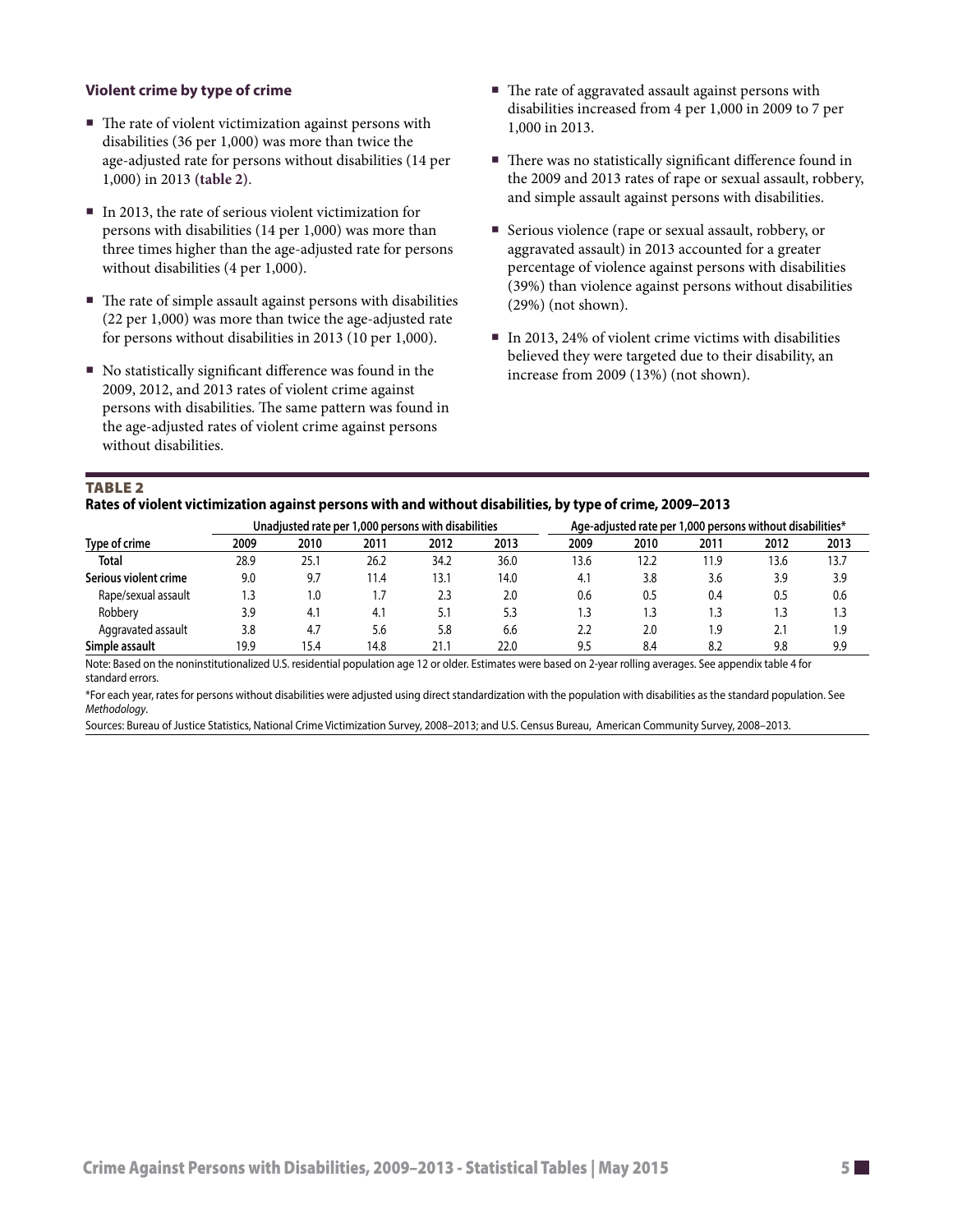#### <span id="page-5-0"></span>**Violent crime rates by sex, race, and Hispanic origin**

#### *Sex*

- In 2013, for both males and females, the rate of violent victimization was higher for persons with disabilities than the age-adjusted rate for those without disabilities **(table 3)**.
- The unadjusted rate of violent victimization against males with disabilities was 37 per 1,000 in 2013, compared to the age-adjusted rate of 16 per 1,000 for males without disabilities.
- For females with disabilities, the rate of violence was 35 per 1,000 in 2013, compared to 12 per 1,000 females without disabilities.
- In 2013, no statistically significant difference was found in the rate of violent victimization against males with disabilities (37 per 1,000) and females with disabilities (35 per 1,000). However, among persons without disabilities, males (16 per 1,000) had a higher age-adjusted rate than females (12 per 1,000).
- $\blacksquare$  The rate of violence against males with disabilities increased from 26 per 1,000 to 37 per 1,000 from 2009 to 2013. No statistically significant difference was found for females over the same period.
- For males and females with disabilities, there was no statistically significant difference in the 2012 and 2013 rates of violent victimization.

#### *Race and Hispanic origin*

- For each racial group measured except for blacks, persons with disabilities had higher age-adjusted violent victimization rates than the age-adjusted rates of persons without disabilities in 2013.
- Among blacks, the apparent difference in the rates of violent victimization by disability status in 2013 was not statistically significant.
- Except for whites, there was no statistically significant difference in the 2009 and 2013 rates of violent victimization among persons with disabilities for each racial group examined.
- $\blacksquare$  The rate of violent victimization against whites with disabilities increased from 28 per 1,000 in 2009 to 38 per 1,000 in 2013.
- In 2013, among persons with disabilities, whites (38 per 1,000) and blacks (31 per 1,000) had higher rates of violent victimization than persons of other races (15 per 1,000).
- There was no difference found in the unadjusted and age-adjusted rates of violent victimization against persons of Hispanic origin with and without disabilities in 2013.
- Among both Hispanics and non-Hispanics, persons with disabilities had a higher unadjusted rate of violent victimization than the age-adjusted rate for persons without disabilities in 2013.

#### TABLE<sub>3</sub>

|                                     |      |      |      | Unadjusted rate per 1,000 persons with disabilities |      | Age-adjusted rate per 1,000 persons without disabilities <sup>a</sup> |      |      |      |      |  |
|-------------------------------------|------|------|------|-----------------------------------------------------|------|-----------------------------------------------------------------------|------|------|------|------|--|
| Victim characteristic               | 2009 | 2010 | 2011 | 2012                                                | 2013 | 2009                                                                  | 2010 | 2011 | 2012 | 2013 |  |
| <b>Total</b>                        | 28.9 | 25.1 | 26.2 | 34.2                                                | 36.0 | 13.6                                                                  | 12.2 | 11.9 | 13.6 | 13.7 |  |
| Sex                                 |      |      |      |                                                     |      |                                                                       |      |      |      |      |  |
| Male                                | 25.9 | 22.9 | 25.8 | 37.0                                                | 37.1 | 15.8                                                                  | 13.7 | 14.4 | 16.5 | 15.8 |  |
| Female                              | 31.5 | 27.1 | 26.6 | 31.6                                                | 35.0 | 11.8                                                                  | 10.9 | 9.7  | 11.2 | 11.9 |  |
| Race <sup>b</sup>                   |      |      |      |                                                     |      |                                                                       |      |      |      |      |  |
| White                               | 28.0 | 23.9 | 24.9 | 34.2                                                | 37.5 | 13.6                                                                  | 12.0 | 11.7 | 13.5 | 13.5 |  |
| <b>Black</b>                        | 31.7 | 28.0 | 25.1 | 30.2                                                | 31.1 | 19.2                                                                  | 18.7 | 17.5 | 21.3 | 21.7 |  |
| Other <sup>c</sup>                  | 25.3 | 14.4 | 22.1 | 27.1                                                | 15.0 | 4.8                                                                   | 4.8  | 4.3  | 5.0  | 5.7  |  |
| Two or more races                   | 54.8 | 83.4 | 91.1 | 78.4                                                | 76.4 | 20.1                                                                  | 16.7 | 24.3 | 21.9 | 21.3 |  |
| Hispanic/Latino origin <sup>d</sup> |      |      |      |                                                     |      |                                                                       |      |      |      |      |  |
| Hispanic/Latino                     | 19.8 | 24.9 | 25.0 | 28.9                                                | 35.9 | 13.5                                                                  | 11.8 | 12.3 | 15.8 | 15.2 |  |
| Non-Hispanic/Non-Latino             | 29.9 | 25.1 | 26.4 | 34.8                                                | 35.9 | 13.7                                                                  | 12.3 | 11.9 | 13.5 | 13.6 |  |

Note: Based on the noninstitutionalized U.S. residential population age 12 or older. Estimates are based on 2-year rolling averages. See appendix table 5 for standard errors.

aFor each year, rates for persons without disabilities were adjusted using direct standardization with the population with disabilities as the standard population. See *Methodology.*

bIncludes persons of Hispanic or Latino origin.

cIncludes persons identified as American Indian or Alaska Native and Asian, Native Hawaiian, or other Pacific Islander.

dIncludes persons of all races.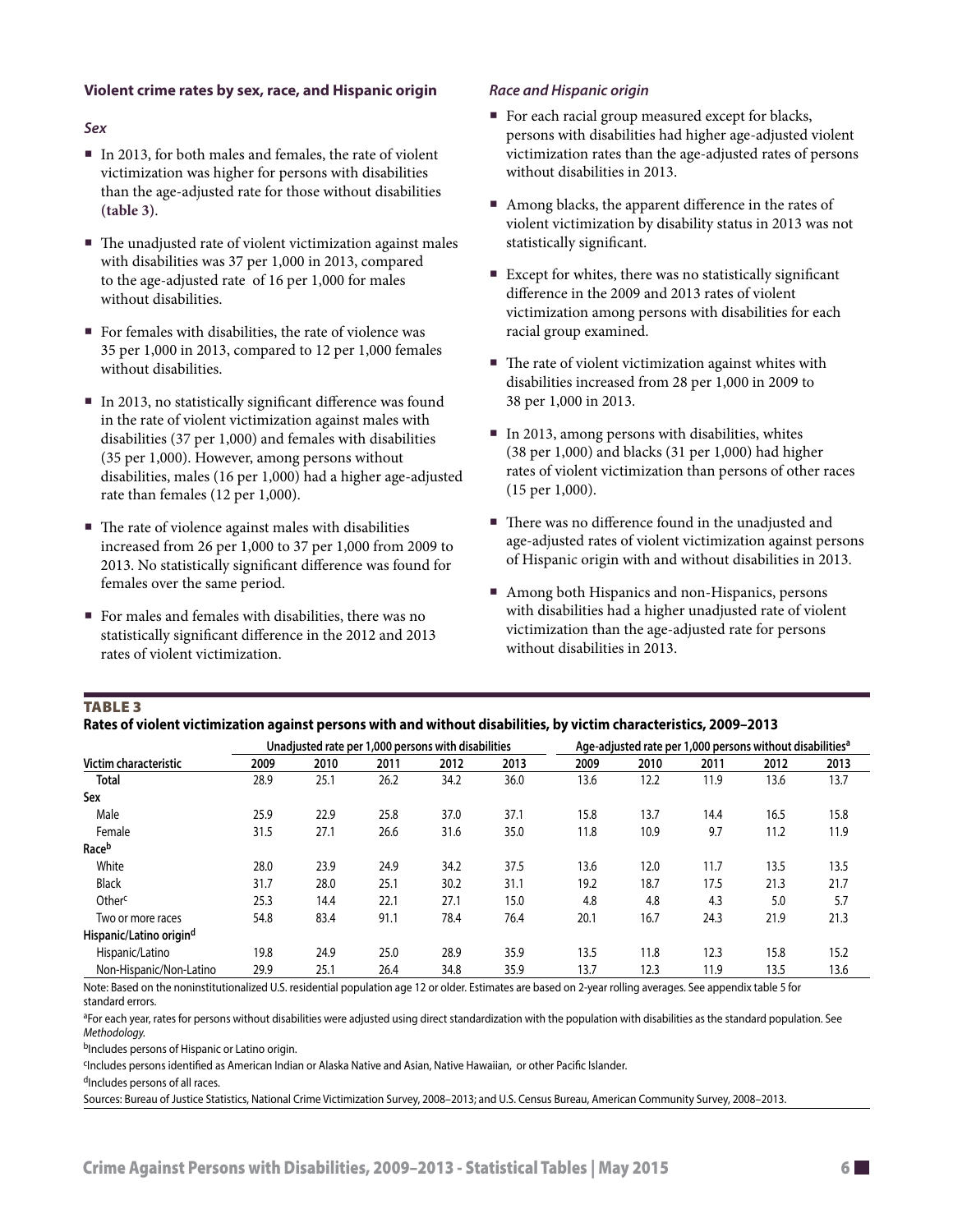#### <span id="page-6-0"></span>**Types of disability**

- In 2013, persons with cognitive disabilities  $(67 \text{ per } 1,000)$ had the highest rate of violent victimization among all disability types measured **(table 4)**. This was similar to previous years.
- In 2013, persons with hearing disabilities (17 per 1,000) had the lowest rate of violent victimization among the disability types examined.
- Persons with hearing (8 per 1,000), vision (12 per 1,000), and self-care (9 per 1,000) disabilities had similar rates of serious violent victimization in 2013 **(table 5)**.

#### Table 4

#### **Rates of violent victimization against persons with disabilities, by disability type, 2009–2013**

| Disability type    | 2009 | 2010 | 2011 | 2012 | 2013 |
|--------------------|------|------|------|------|------|
| Hearing            | 16.7 | 10.6 | 17.1 | 20.2 | 16.9 |
| Vision             | 28.6 | 24.9 | 23.2 | 25.2 | 29.8 |
| Ambulatory         | 20.5 | 19.7 | 22.6 | 30.5 | 32.2 |
| Cognitive          | 46.0 | 43.5 | 50.5 | 63.3 | 66.8 |
| Self-care          | 18.3 | 17.8 | 27.3 | 27.2 | 26.0 |
| Independent living | 24.4 | 26.4 | 25.3 | 28.6 | 32.4 |

Note: Based on the noninstitutionalized U.S. residential population age 12 or older. Estimates are based on 2-year rolling averages. Includes persons with multiple disability types. Age-adjusted rates were not generated by disability types due to differences and limitations with the data for these groups. Rates are per 1,000 persons age 12 or older, except for independent living disability, which is per 1,000 persons age 15 or older. See *Methodology*. See appendix table 6 for standard errors.

Sources: Bureau of Justice Statistics, National Crime Victimization Survey, 2008–2013; and U.S. Census Bureau, American Community Survey, 2008–2013.

- The 2013 rate of simple assault against persons with cognitive disabilities (42 per 1,000) was at least twice that of any other disability type measured **(table 6)**.
- Among both males and females, those with cognitive disabilities had the highest rate of violent victimization among the disability types measured in 2013 **(table 7)**.
- In 2013, among males, those with ambulatory disabilities (38 per 1,000) had a slightly higher rate of violent victimization than those with self-care disabilities (24 per 1,000). Among females, those with ambulatory and self-care disabilities had similar violent victimization rates (28 per 1,000 each).

#### TABLE<sub>5</sub>

#### **Rates of serious violent victimization against persons with disabilities, by disability type, 2009–2013**

| Disability type    | 2009 | 2010 | 2011 | 2012 | 2013 |  |
|--------------------|------|------|------|------|------|--|
| Hearing            | 7.3  | 4.5  | 8.2  | 10.7 | 8.4  |  |
| Vision             | 8.6  | 12.0 | 10.5 | 7.7  | 11.9 |  |
| Ambulatory         | 6.2  | 8.2  | 10.5 | 14.5 | 14.7 |  |
| Cognitive          | 12.4 | 17.9 | 23.5 | 23.6 | 25.1 |  |
| Self-care          | 3.9  | 7.9  | 12.3 | 11.2 | 9.3  |  |
| Independent living | 6.1  | 10.2 | 11.6 | 12.1 | 13.6 |  |

Note: Based on the noninstitutionalized U.S. residential population age 12 or older. Estimates are based on 2-year rolling averages. Includes persons with multiple disability types. Age-adjusted rates were not generated by disability types due to differences and limitations with the data for these groups. Rates are per 1,000 persons age 12 or older, except for independent living disability, which is per 1,000 persons age 15 or older. See *Methodology*. See appendix table 7 for standard errors.

Sources: Bureau of Justice Statistics, National Crime Victimization Survey, 2008–2013; and U.S. Census Bureau, American Community Survey, 2008–2013.

### Table 6

### **Rates of simple assault against persons with disabilities, by disability type, 2009–2013**

| Disability type    | 2009 | 2010 | 2011 | 2012 | 2013 |
|--------------------|------|------|------|------|------|
| Hearing            | 9.4  | 6.1  | 8.9  | 9.4  | 8.5  |
| Vision             | 20.0 | 12.9 | 12.6 | 17.5 | 17.8 |
| Ambulatory         | 14.2 | 11.5 | 12.1 | 16.0 | 17.6 |
| Cognitive          | 33.5 | 25.6 | 27.0 | 39.7 | 41.6 |
| Self-care          | 14.4 | 9.9  | 15.0 | 15.9 | 16.7 |
| Independent living | 18.2 | 16.3 | 13.7 | 16.5 | 18.8 |

Note: Based on the noninstitutionalized U.S. residential population age 12 or older. Estimates are based on 2-year rolling averages. Includes persons with multiple disability types. Age-adjusted rates were not generated by disability types due to differences and limitations with the data for these groups. Rates are per 1,000 persons age 12 or older, except for independent living disability, which is per 1,000 persons age 15 or older. See *Methodology*. See appendix table 8 for standard errors. Sources: Bureau of Justice Statistics, National Crime Victimization Survey, 2008–2013; and U.S. Census Bureau, American Community Survey, 2008–2013.

#### **TABLE 7**

#### **Rates of volent victimization, by victim's sex and disability type, 2009–2013**

|                    |      |      | Rate per 1,000 males |      |      | Rate per 1,000 females |      |      |      |      |  |
|--------------------|------|------|----------------------|------|------|------------------------|------|------|------|------|--|
| Disability type    | 2009 | 2010 | 2011                 | 2012 | 2013 | 2009                   | 2010 | 2011 | 2012 | 2013 |  |
| Hearing            | 8.9  | 10.4 | 19.4                 | 22.3 | 14.6 | 27.1                   | 10.7 | 14.1 | 17.2 | 20.2 |  |
| Vision             | 32.2 | 27.7 | 21.3                 | 23.6 | 22.7 | 25.8                   | 22.6 | 24.7 | 26.5 | 35.5 |  |
| Ambulatory         | 18.5 | 19.3 | 24.6                 | 39.1 | 38.2 | 21.8                   | 19.9 | 21.2 | 24.5 | 28.1 |  |
| Cognitive          | 44.0 | 38.0 | 49.4                 | 65.6 | 64.6 | 47.7                   | 48.6 | 51.5 | 61.2 | 68.9 |  |
| Self-care          | 19.1 | 15.1 | 33.2                 | 34.6 | 23.6 | 17.8                   | 19.6 | 23.1 | 21.7 | 27.8 |  |
| Independent living | 25.6 | 23.4 | 21.6                 | 29.3 | 29.1 | 23.6                   | 28.4 | 27.7 | 28.1 | 34.6 |  |

Note: Based on the noninstitutionalized U.S. residential population. Estimates are based on 2-year rolling averages. Includes persons with multiple disability types. Ageadjusted rates were not generated by disability types due to data differences and limitations for males and females. Rates are per 1,000 persons age 12 and older, except for independent living disability, which is per 1,000 persons age 15 or older. See *Methodology*. See appendix table 9 for standard errors.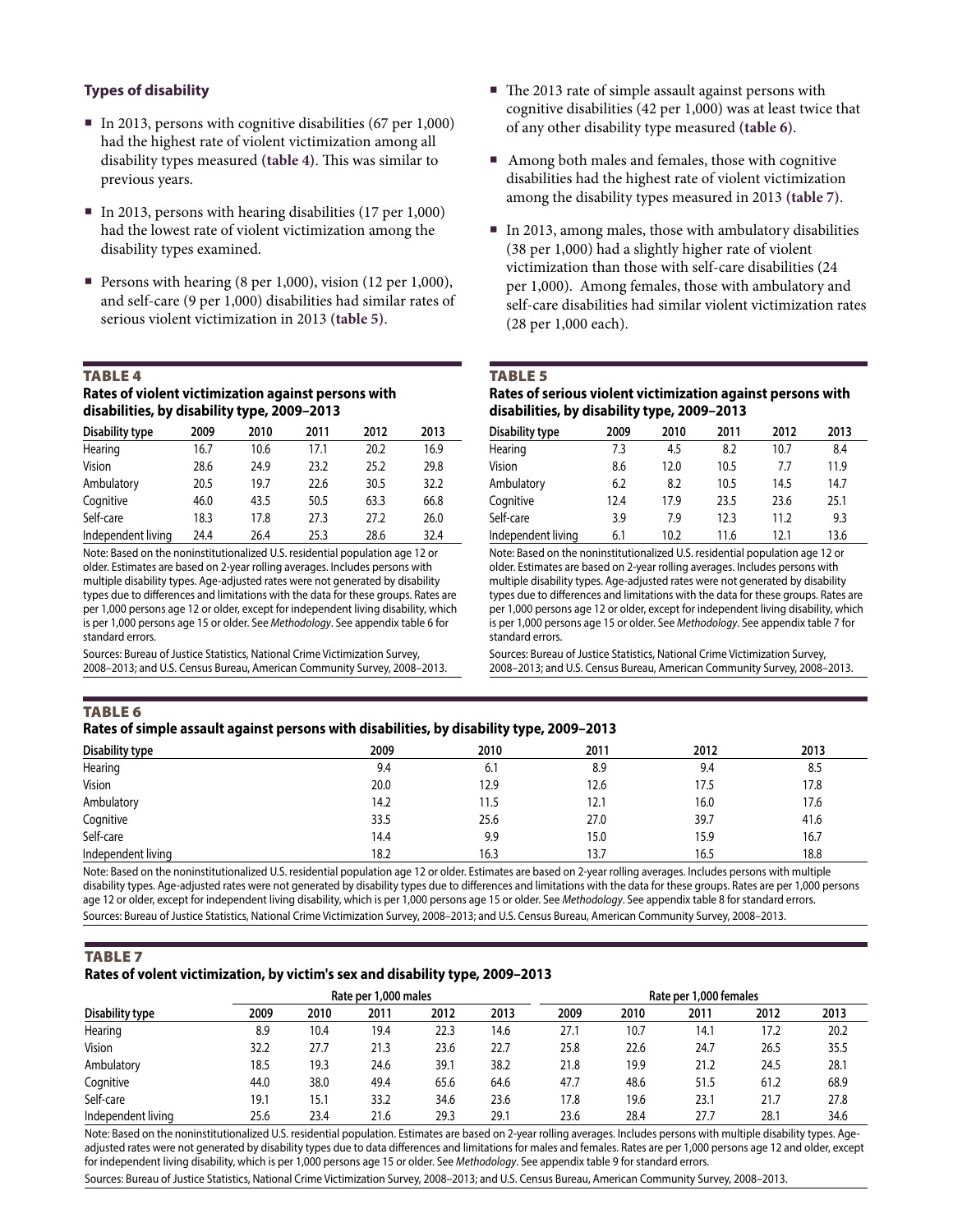#### <span id="page-7-0"></span>**Violent crime by number of disability types**

- About 51% of violence against persons with disabilities involved victims with multiple disability types in 2013, similar to the percentage found in 2012 (52%), and up slightly from 2009 (41%) **(table 8)**.
- $\blacksquare$  The percentage of serious violence against persons with disabilities involving persons with multiple disabilities has increased slightly from 37% in 2009 to 51% in 2013.
- In 2013, there was no statistically significant difference in the rates of violent victimization in persons with a single disability type (35 per 1,000) and persons with multiple disability types (37 per 1,000) **(table 9)**.
- **Persons with a single disability type had a slightly lower** rate of rape and sexual assault (1 per 1,000) than those with multiple disability types (3 per 1,000) in 2013.
- The 2013 rate of robbery victimization was slightly higher in persons with a single disability type (7 per 1,000) than in persons with multiple disability types (4 per 1,000).
- The 2013 rates of aggravated and simple assault did not differ by the number of disability types.
- After slightly declining in 2010 and 2011, the rate of violence against persons with a single disability type increased to a similar level found in 2009 (33 per 1,000 in 2009 compared to 35 per 1,000 in 2013).
- $\blacksquare$  The rate of violent victimization against persons with multiple disability types increased from 2009 (24 per 1,000) to 2012 (37 per 1,000) and remained steady through 2013.

#### Table 8

**Percent of violence against persons with disabilities that involved victims with multiple disability types, by type of crime, 2009–2013**

| Type of crime         | 2009  | 2010  | 2011  | 2012  | 2013  |
|-----------------------|-------|-------|-------|-------|-------|
| <b>Total</b>          | 41.4% | 50.7% | 56.9% | 52.1% | 50.5% |
| Serious violent crime | 37.3% | 52.4% | 60.7% | 55.6% | 50.7% |
| Rape/sexual assault   | 32.1! | 47.8  | 72.5  | 79.8  | 68.1  |
| Robbery               | 27.3  | 49.4  | 61.3  | 51.0  | 37.0  |
| Aggravated assault    | 49.3  | 56.0  | 56.9  | 50.1  | 56.6  |
| Simple assault        | 43.3% | 49.7% | 54.0% | 49.9% | 50.3% |

Note: Based on the noninstituionalized U.S. residential population age 12 or older. Estimates are based on 2-year rolling averages. Persons age 15 or older with multiple disability types have two or more of the following disability types: hearing, vision, ambulatory, cognitive, self-care, and independent living. Persons ages 12 to 14 with multiple disability types have two or more of the following disability types: hearing, vision, ambulatory, cognitive, and self-care. See *Methodology*. See appendix table 10 for standard errors.

! Interpret with caution. Estimate based on 10 or fewer sample cases, or coefficient of variation is greater than 50%.

Source: Bureau of Justice Statistics, National Crime Victimization Survey, 2008–2013.

#### **TABLE 9**

#### **Rates of violent victimization, by number of disability types and type of crime, 2009–2013**

|                       |      | Rate per 1,000 persons with a single disability type | Rate per 1,000 persons with multiple disability types |      |      |      |      |      |      |      |
|-----------------------|------|------------------------------------------------------|-------------------------------------------------------|------|------|------|------|------|------|------|
| Type of crime         | 2009 | 2010                                                 | 2011                                                  | 2012 | 2013 | 2009 | 2010 | 2011 | 2012 | 2013 |
| <b>Total</b>          | 33.3 | 24.4                                                 | 22.4                                                  | 32.5 | 35.1 | 24.3 | 25.9 | 30.1 | 35.8 | 36.9 |
| Serious violent crime | 11.1 | 9.1                                                  | 8.9                                                   | 11.6 | 13.5 | 6.8  | 10.4 | 14.0 | 14.7 | 14.4 |
| Rape/sexual assault   |      | 1.0                                                  | 0.9!                                                  | 0.9! | 1.2! | 0.8! | 0.9  | 2.4  | 3.6  | 2.7  |
| Robberv               | 5.6  | 4.1                                                  | 3.1                                                   | 4.9  | 6.6  | 2.2  | 4.1  | 5.0  | 5.2  | 4.0  |
| Aggravated assault    | 3.8  | 4.1                                                  | 4.8                                                   | 5.7  | 5.7  | 3.8  | 5.4  | 6.5  | 5.8  | 7.6  |
| Simple assault        | 22.2 | 15.2                                                 | 13.5                                                  | 21.0 | 21.6 | 17.5 | 15.5 | 16.1 | 21.2 | 22.5 |

Note: Based on the noninstitutionalized U.S. residential population age 12 or older. Estimates were based on 2-year rolling averages. Persons age 15 or older with multiple disability types had two or more of the following disability types: hearing, vision, ambulatory, cognitive, self-care, and independent living. Persons ages 12 to 14 with multiple disability types had two or more of the following disability types: hearing, vision, ambulatory, cognitive, and self-care. See *Methodology*. See appendix table 11 for standard errors.

! Interpret with caution. Estimate is based on 10 or fewer sample cases, or coefficient of variation is greater than 50%.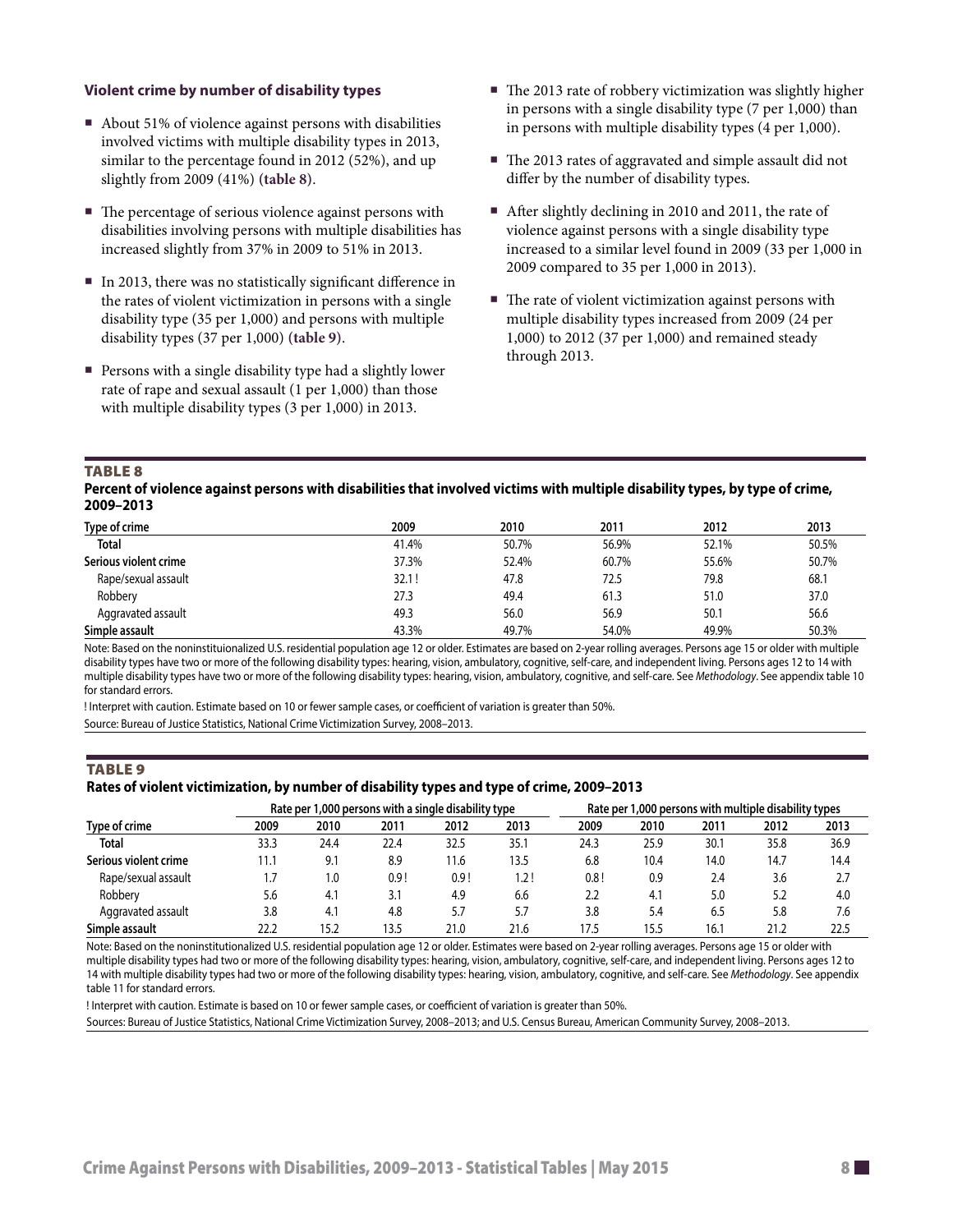#### <span id="page-8-0"></span>**Victim–offender relationship**

- A lower percentage of violence against persons with disabilities was committed by strangers (31%) than against persons without disabilities (39%) in 2013 **(table 10)**.
- $\blacksquare$  The percentage of violence against persons with disabilities committed by intimate partners declined from 2009 (22%) to 2011 (14%) and remained steady through 2013 (15%).
- In 2013, 41% of violence against persons with disabilities was committed by persons they knew well or by casual acquaintances, compared to 35% of violence against persons without disabilities.

#### **Time of crime**

- For violent crime victims with and without disabilities, a higher percentage of the violence occurred during daytime (6 a.m.–6 p.m.) than during nighttime (6 p.m.–6 a.m.) **(table 11)**.
- The percentage of violence against persons with disabilities that occurred during the daytime did not significantly change during the study period.
- In 2013, 58% of violent crime against persons with disabilities occurred during the daytime, compared to 53% of violence against persons without disabilities.

#### TABLE 10

#### **Victim–offender relationship, by victim's disability status, 2009–2013**

|                                 |      |      | Persons with disabilities |      | Persons without disabilities |      |      |      |      |      |
|---------------------------------|------|------|---------------------------|------|------------------------------|------|------|------|------|------|
| Victim-offender relationship    | 2009 | 2010 | 2011                      | 2012 | 2013                         | 2009 | 2010 | 2011 | 2012 | 2013 |
| Total                           | 100% | 100% | 100%                      | 100% | 100%                         | 100% | 100% | 100% | 100% | 100% |
| Intimate partner                | 22.3 | 22.0 | 14.2                      | 15.9 | 15.3                         | 16.9 | 16.1 | 15.3 | 12.5 | 11.2 |
| Other relatives                 | 10.5 | 6.6  | 11.5                      | 11.5 | 9.0                          | 5.9  | 6.6  | 7.3  | 6.6  | 5.6  |
| Well known/casual acquaintances | 33.7 | 38.6 | 37.9                      | 35.5 | 41.0                         | 28.5 | 30.0 | 29.8 | 31.1 | 35.1 |
| <b>Strangers</b>                | 25.1 | 24.6 | 27.2                      | 30.3 | 30.6                         | 38.0 | 40.1 | 38.8 | 40.3 | 38.8 |
| Don't know                      | 8.5  | 8.1  | 9.2                       | 6.8  | 4.1                          | 10.8 | 7.2  | 8.8  | 9.5  | 9.3  |

Note: Based on the noninstitutionalized U.S. residential population age 12 or older. Estimates are based on 2-year rolling averages. See appendix table 12 for standard errors.

Source: Bureau of Justice Statistics, National Crime Victimization Survey, 2008–2013.

#### TABLE 11

#### **Time violent crime occurred, by victim's disability status, 2009–2013**

|                           |      |                  | Persons with disabilities |      | Persons without disabilities |      |      |      |      |      |
|---------------------------|------|------------------|---------------------------|------|------------------------------|------|------|------|------|------|
| Time of crime             | 2009 | 2010             | 2011                      | 2012 | 2013                         | 2009 | 2010 | 2011 | 2012 | 2013 |
| Total                     | 100% | 100%             | 100%                      | 100% | 100%                         | 100% | 100% | 100% | 100% | 100% |
| Daytime $(6 a.m.-6 p.m.)$ | 53.7 | 57.3             | 60.7                      | 59.3 | 57.9                         | 54.1 | 53.0 | 53.1 | 54.2 | 53.2 |
| Nighttime (6 p.m.–6 a.m.) | 38.2 | 38.9             | 36.2                      | 34.3 | 35.0                         | 41.6 | 42.5 | 42.9 | 41.9 | 43.6 |
| Don't know                | 8.1  | 3.9 <sup>2</sup> | 3.1                       | 6.4  |                              | 4.3  | 4.5  | 4.0  | 3.9  | 3.2  |

Note: Based on the noninstitutionalized U.S. residential population age 12 or older. Estimates are based on 2-year rolling averages. See appendix table 13 for standard errors.

! Interpet with caution. Estimate is based on 10 or fewer sample cases, or coefficient of variation is greater than 50%.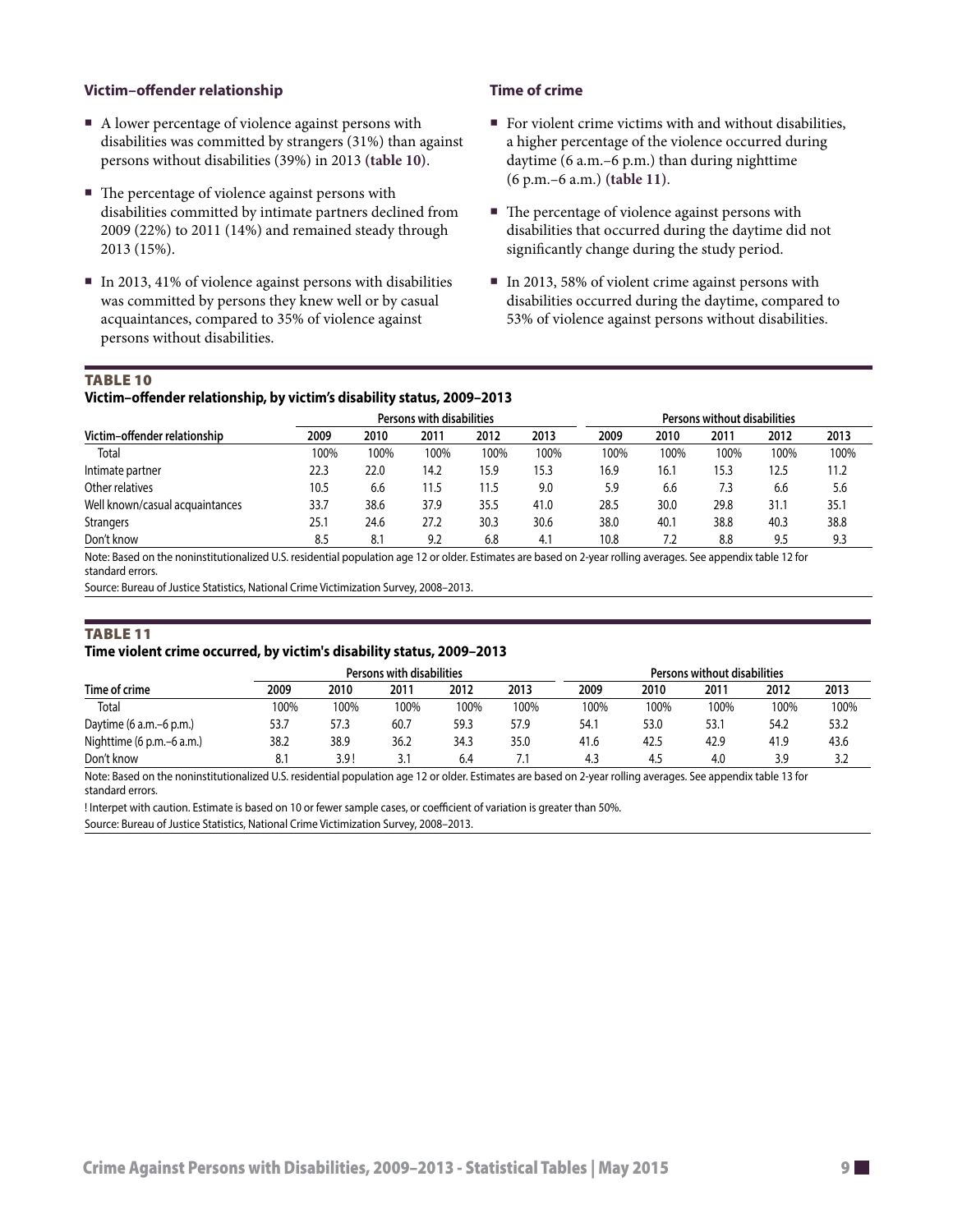#### <span id="page-9-0"></span>**Police reporting**

- $\blacksquare$  In 2013, 48% of violence against persons with disabilities was reported to police, compared to 44% for persons without disabilities **(table 12)**.
- During the study period, the percentage of violent crime against persons with disabilities that was reported to police did not change significantly.
- In 2013, there was no statistically significant difference by victim disability status in the percentage of violence reported to police.
- In 2013, there was no statistically significant difference between the percentages of violence against persons with single disability types (46%) and persons with multiple disability types (49%) being reported to police.
- The percentage of violence against persons with multiple disability types that was reported to the police dropped from 61% in 2009 to 44% in 2012 and remained steady in 2013 (49%).
- In every year studied, the majority of violent crime against persons with disabilities that was reported to police was done so by the victim **(table 13)**. This was similar to violent crime victims without disabilities.
- $\blacksquare$  The percentage of violent crime against persons with disabilities that was reported by the victim declined from 71% in 2009 to 58% in 2013.
- While the percentage of violence against persons with disabilities that was reported by other household members and someone official did not change from 2009 to 2013, the percentage of violence reported by someone else increased from 11% in 2009 to 23% in 2013.

#### TABLE 12

#### **Percent of violent crime reported to police, by victim's disability status, 2009–2013**

| Victim's disability status   | 2009  | 2010  | 2011  | 2012  | 2013  |
|------------------------------|-------|-------|-------|-------|-------|
| Persons with disabilities    | 54.3% | 47.0% | 47.2% | 48.6% | 47.5% |
| Single disability type       | 49.8  | 47.5  | 54.8  | 53.3  | 45.9  |
| Multiple disability types    | 60.7  | 46.5  | 41.4  | 44.2  | 49.1  |
| Persons without disabilities | 43.5% | 47.5% | 50.5% | 45.9% | 44.2% |

Note: Based on the noninstitutionalized U.S. residential population age 12 or older. Estimates are based on 2-year rolling averages. See appendix table 14 for standard errors.

Source: Bureau of Justice Statistics, National Crime Victimization Survey, 2008–2013.

#### TABLE 13

#### **Person who notified police of violent crime, by victim's disability status, 2009–2013**

|                               |      |      | Persons with disabilities |      | Persons without disabilities |      |      |      |      |                          |
|-------------------------------|------|------|---------------------------|------|------------------------------|------|------|------|------|--------------------------|
| Person who contacted police   | 2009 | 2010 | 2011                      | 2012 | 2013                         | 2009 | 2010 | 2011 | 2012 | 2013                     |
| Total                         | 100% | 100% | 100%                      | 100% | 100%                         | 100% | 100% | 100% | 100% | 100%                     |
| Respondent                    | 71.3 | 79.5 | 72.3                      | 64.2 | 57.8                         | 60.8 | 62.9 | 61.2 | 57.8 | 58.4                     |
| Other household member        | 7.2! | 3.0! | 3.6                       | 3.7  | 5.7                          | 10.4 | 9.4  | 12.3 | 13.1 | 9.6                      |
| Someone official              | 8.0  | 3.4! | 2.4!                      | 3.0  | 7.1                          | 8.1  | 9.5  | 8.4  | 6.7  | 8.6                      |
| Someone else                  | 10.7 | 8.3  | 15.8                      | 21.9 | 22.5                         | 12.4 | 10.0 | 9.5  | 12.0 | 13.2                     |
| Police were at the scene      | 2.0! | 3.9! | 2.6!                      | 4.3! | 4.0!                         | 5.8  | 5.7  | 4.5  | 6.7  | 7.9                      |
| Offender was a police officer | -- I | $--$ | — I                       | -- I | 0.4!                         | 0.9! | 1.2! | 1.0! | 0.2! | 0.3!                     |
| Some other way                | 0.7! | 1.9! | 3.4!                      | 2.9! | 2.6!                         | 1.4  | 1.2  | 2.4  | 2.9  | 2.0                      |
| Don't know                    | — I  | $-1$ | I                         | -- 1 | — I                          | 0.1! | 0.1! | 0.7! | 0.6! | $\overline{\phantom{a}}$ |

Note: Based on the noninstitutionalized U.S. residential population age 12 or older. Estimates are based on 2-year rolling averages. Someone official includes a guard, apartment manager, school official, and other officials. See appendix table 15 for standard errors.

! Interpret with caution. Estimate is based on 10 or fewer sample cases, or coefficient of variation is greater than 50%.

 $-$ Less than 0.05%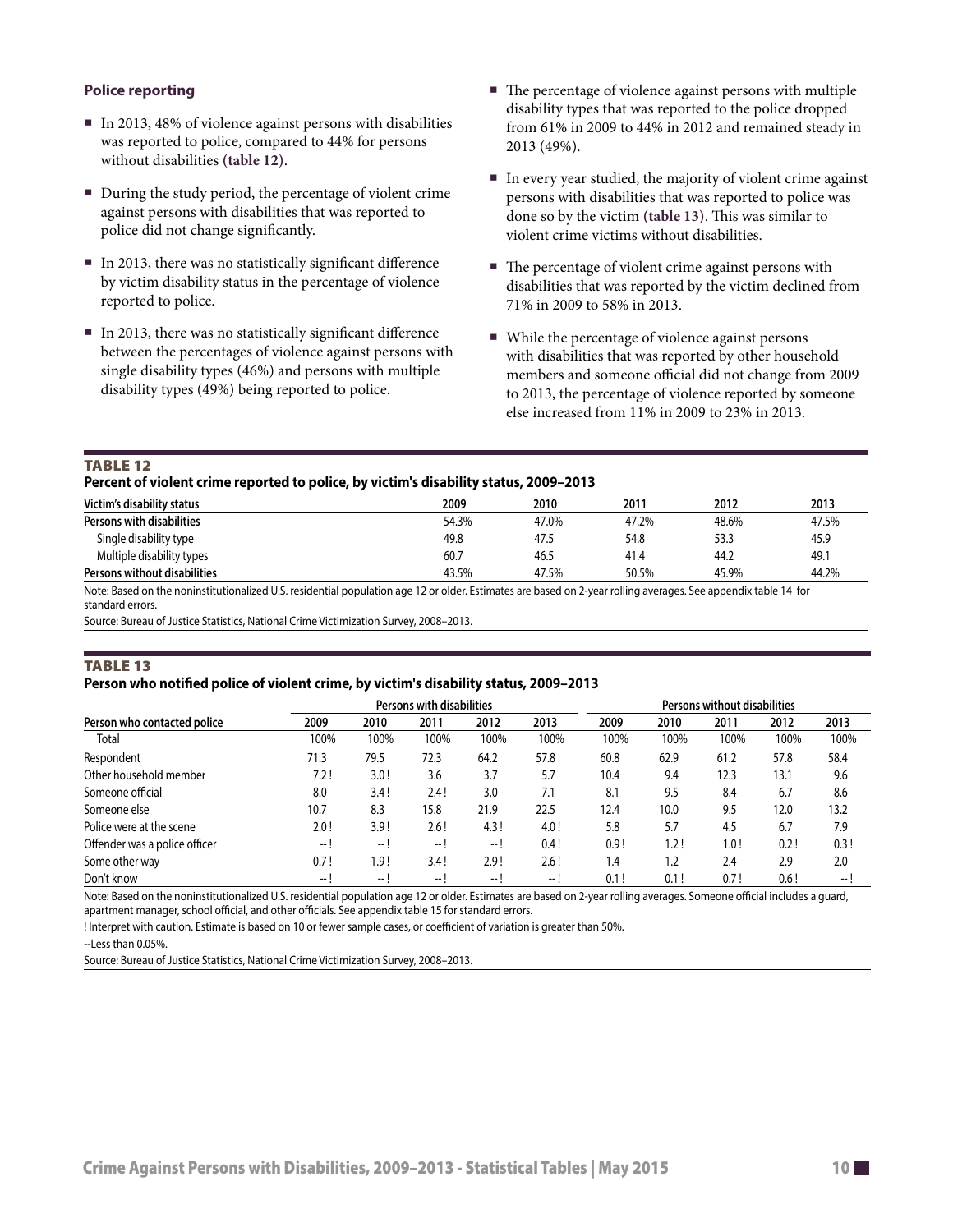- <span id="page-10-0"></span>In 2013, the most common reason why violent crimes against persons with disabilities were not reported to police was because they were dealt with in another way (44%) **(table 14)**.
- In 2013, for each reason for not reporting crime to police that was measured, the percentages were similar by victim disability status.
- The percentage of violent crime victims with disabilities whose crimes were not reported to police because they were not important enough to the victim increased slightly from 13% in 2009 to 21% in 2013.

#### **Victim services**

- $\blacksquare$  In 2013, violent crime victims with disabilities (12%) were somewhat more likely than those without disabilities (8%) to receive assistance from victim services agencies **(table 15)**.
- Except for 2010, the percentage of violent crime against persons with disabilities in which the victim received assistance from victim services agencies was slightly higher than for those without disabilities in each year studied.
- During the study period, the percentage of violent crime victims with disabilities who received assistance from victim services agencies did not change significantly (between 11% and 15%).

#### Table 14

#### **Reasons for not reporting violent crime to police, by victim's disability status, 2009–2013**

|                                                 | Persons with disabilities |       |       |       |       |       | Persons without disabilities |       |       |       |  |
|-------------------------------------------------|---------------------------|-------|-------|-------|-------|-------|------------------------------|-------|-------|-------|--|
| Reason for not reporting crime to police        | 2009                      | 2010  | 2011  | 2012  | 2013  | 2009  | 2010                         | 2011  | 2012  | 2013  |  |
| Dealt with another way <sup>a</sup>             | 46.0%                     | 34.5% | 39.2% | 40.4% | 43.6% | 38.9% | 36.2%                        | 38.2% | 40.8% | 40.8% |  |
| Not important enough to respondent <sup>b</sup> | 13.2                      | 12.7  | 15.2  | 14.0  | 21.1  | 23.5  | 21.6                         | 21.0  | 23.1  | 23.5  |  |
| Insurance wouldn't cover                        | --                        | — I   | $-$   | -- I  | 0.2!  | 0.1!  | 0.3!                         | 0.4!  | 0.3!  | 0.1!  |  |
| Police couldn't do anything <sup>c</sup>        | 1.3 !                     | ! 9.  | 2.6 ! | 2.8!  | 1.8 ! | 3.4   | 4.2                          | 4.5   | 3.3   | 3.1   |  |
| Police wouldn't help <sup>d</sup>               | 26.3                      | 36.9  | 23.2  | 19.1  | 19.5  | 21.8  | 21.8                         | 17.3  | 21.3  | 20.2  |  |
| Other reasone                                   | 31.2                      | 35.0  | 37.4  | 42.4  | 38.4  | 28.8  | 36.0                         | 35.9  | 30.2  | 35.0  |  |

Note: Based on the noninstitutionalized U.S. residential population age 12 or older. Estimates are based on 2-year rolling averages. Detail may sum to more than total because more than one response was allowed. See appendix table 16 for standard errors.

aIncludes reported to another official and private or personal matter.

bIncludes minor or unsuccessful crime, child offender, and not clear if a crime occurred.

<sup>c</sup>Includes did not find out until too late, could not recover or identify property, and could not find or identify offender.

dIncludes police would not think it was important enough, police would be inefficient, police would be biased, and offender was a police officer.

eIncludes did not want to get offender in trouble with the law, was advised not to report to police, afraid of reprisal, too inconvenient, did not know why it was not reported, and other reasons.

--Less than 0.05%.

! Interpret with caution. Estimate is based on 10 or fewer sample cases, or coefficient of variation is greater than 50%. Source: Bureau of Justice Statistics, National Crime Victimization Survey, 2008–2013.

#### Table 15

#### **Percent of violent crime victims who received services from nonpolice victim services agencies, by victim's disability status, 2009–2013**

| 2009                             | 2010  | 2011  | 2012  | 2013     |
|----------------------------------|-------|-------|-------|----------|
| 15.3%                            | 11.2% | 12.3% | 13.3% | $12.2\%$ |
| Persons without disabilities 7.3 | 7 Q   | 78    |       | 8.0      |
|                                  |       |       |       |          |

Note: Based on the noninstitutionalized U.S. residential population age 12 or older. Estimates are based on 2-year rolling averages. See appendix table 17 for standard errors.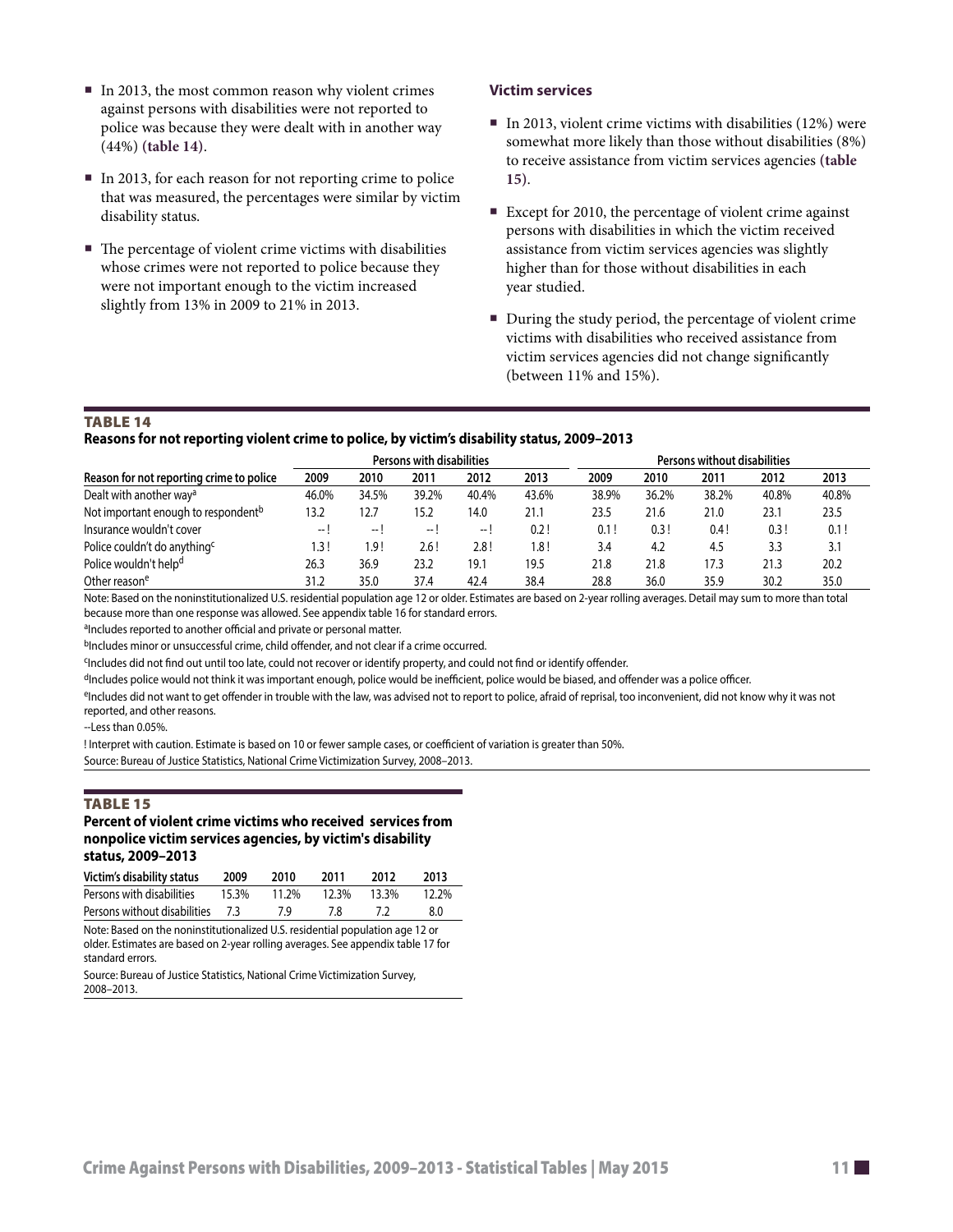# Methodology

#### **Survey coverage**

The National Crime Victimization Survey (NCVS) is an ongoing data collection conducted by the U.S. Census Bureau for the Bureau of Justice Statistics (BJS). The NCVS is a self-report survey in which interviewed persons are asked about the number and characteristics of victimizations they experienced during the prior 6 months. The NCVS collects information on nonfatal personal crimes (rape or sexual assault, robbery, aggravated and simple assault, and personal larceny) and household property crimes (burglary, motor vehicle theft, and other theft) both reported and not reported to police. In addition to providing annual level and change estimates on criminal victimization, the NCVS is the primary source of information on the nature of criminal victimization incidents.

Survey respondents provide information about themselves (e.g., age, sex, race and Hispanic origin, marital status, education level, and income) and whether they experienced a victimization. The NCVS collects information for each victimization incident about the offender (e.g., age, race and Hispanic origin, sex, and victim–offender relationship), characteristics of the crime (including time and place of occurrence, use of weapons, nature of injury, and economic consequences), whether the crime was reported to police, reasons the crime was or was not reported, and victims' experiences with the criminal justice system.

The NCVS is administered to persons age 12 or older from a nationally representative sample of households in the United States. The NCVS defines a household as a group of members who all reside at a sampled address. Persons are considered household members when the sampled address is their usual place of residence at the time of the interview and when they have no usual place of residence elsewhere. Once selected, households remain in the sample for 3 years, and eligible persons in these households are interviewed every 6 months either in person or over the phone, for a total of seven interviews.

All first interviews are conducted in person with subsequent interviews conducted either in person or by phone. New households rotate into the sample on an ongoing basis to replace outgoing households that have been in the sample for the 3-year period. The sample includes persons living in group quarters (such as dormitories, rooming houses, and religious group dwellings) and excludes persons living in military barracks and institutional settings (such as correctional or hospital facilities) and persons who are homeless.

In 2007, the NCVS adopted questions from the U.S. Census Bureau's American Community Survey (ACS) to measure the rate of victimization against people with disabilities. The NCVS does not identify persons in the general population with disabilities. The ACS Subcommittee on Disability Questions developed the disability questions based on questions used in the 2000 Decennial Census and earlier versions of the ACS. The questions identify persons who may require assistance to maintain their independence, be at risk for discrimination, or lack opportunities available to the general population because of limitations related to a prolonged (i.e., 6 months or longer) sensory, physical, mental, or emotional condition. More information about the ACS and the disability questions is available on the U.S. Census Bureau website at [http://www.census.gov/acs/www/.](http://www.census.gov/acs/www/)

#### **Changes to the disability questions in the NCVS and ACS in 2008**

In 2008, the U.S. Census Bureau changed some of the disability questions on the ACS. The question about sensory disability was separated into two questions about blindness and deafness, and the questions about physical disability asked only about serious difficulty walking or climbing stairs. Also, questions on employment disability and going outside of the home were eliminated in 2008. Census Bureau analysis of 2007 and 2008 ACS disability data revealed significant conceptual and measurement differences between the 2007 and 2008 disability questions. The Census Bureau concluded that data users should not compare the 2007 estimates of the population with disabilities and those of later years. Because the 2007 and 2008 NCVS disability questions mirrored the ACS, estimates of victimization of people with disabilities from the 2007 and 2008 NCVS should not be compared. As a result, the 2007 disability data are not presented in this report. Further explanation about incomparability of the 2007 and 2008 ACS disability data is available at [http://www.](http://www.census.gov/acs/www/Downloads/methodology/content_test/P4_Disability.pdf) [census.gov/acs/www/Downloads/methodology/content\\_test/](http://www.census.gov/acs/www/Downloads/methodology/content_test/P4_Disability.pdf) [P4\\_Disability.pdf.](http://www.census.gov/acs/www/Downloads/methodology/content_test/P4_Disability.pdf)

#### **Definitions of disability types**

Disabilities are classified according to six limitations: hearing, vision, cognitive, ambulatory, self-care, and independent living.

- *Hearing limitation* entails deafness or serious difficulty hearing.
- *Vision limitation* is blindness or serious difficulty seeing, even when wearing glasses.
- *Cognitive limitation* includes serious difficulty in concentrating, remembering, or making decisions because of a physical, mental, or emotional condition.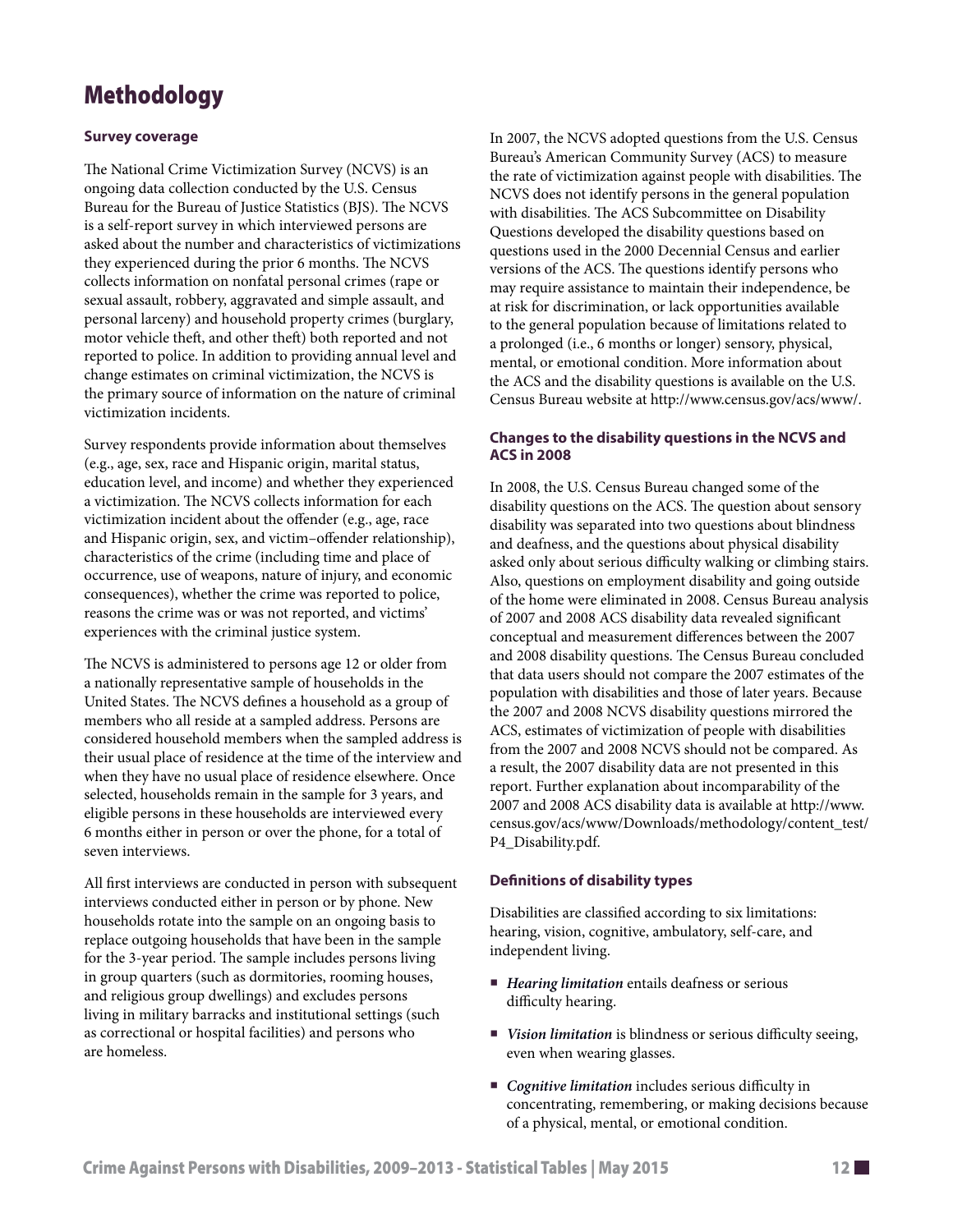- *Ambulatory limitation* is difficulty walking or climbing stairs.
- *Self-care limitation* is a condition that causes difficulty dressing or bathing.
- *Independent living limitation* is a physical, mental, or emotional condition that impedes doing errands alone, such as visiting a doctor or shopping.

#### **Disability questions included in the NCVS from 2008 through 2013**

#### *Questions 169a through 173*

**169a.** Are you deaf or do you have serious difficulty hearing?

**169b.** Are you blind or do you have serious difficulty seeing even when wearing glasses?

**170a.** Because of a physical, mental, or emotional condition, do you have serious difficulty—

- concentrating, remembering, or making decisions?
- walking or climbing stairs?
- dressing or bathing?

**170b**. Because of a physical, mental, or emotional condition, do you have difficulty doing errands alone, such as visiting a doctor's office or shopping?

**171**. Is "Yes" marked in any of 169a–170b? (That is, has the respondent indicated that he/she has a health condition or disability?)

**172**. During the incident you just told me about, do you have reason to suspect you were victimized because of your health condition(s), impairment(s), or disability(ies)?

**173**. What health conditions, impairments, or disabilities do you believe caused you to be targeted for this incident?

In the ACS, persons ages 12 to 14 are not asked about having an independent living disability and are therefore not included in the populations with independent living disabilities. Even though crime victims ages 12 to 14 receive this question in the NCVS (question 170b), victims ages 12 to 14 who respond affirmatively are excluded from rates of violent victimization against persons with an independent living disability in order to match the age limitations for having an independent living disability in the ACS (age 15 or older). In this report, rates of violence against persons with an independent living disability are per 1,000 persons age 15 or older, compared to rates per 1,000 persons age 12 or older for other disability types. Also, violent crime victims ages 12 to 14 who report in the NCVS that they have an independent living disability and no other disability are classified as not having a disability to be compatible with age limits on disability definitions in the ACS.

#### **Limitations of the estimates**

The NCVS was designed to measure the incidence of criminal victimization against the U.S. civilian household population, excluding persons who live in institutions and the homeless. In this report, institutions refer to adult correctional facilities, juvenile facilities, nursing or skilled nursing facilities, inpatient hospice facilities, residential schools for people with disabilities, and hospitals with patients who have no usual home elsewhere. The measures of crime against persons with disabilities (as measured by the NCVS) cover only people with disabilities who are living among the general population in household settings. Subsequently, there is some coverage error in using just the noninstitutionalized population. For example, according to the ACS, about 96% of the 1.3 million people age 65 or older living in institutions had disabilities in 2013 (not shown). Because persons in these facilities would not be covered in the NCVS, estimates of violence against these persons are not counted. The lack of information from the institutions will result in an undercount of violence against persons with disabilities.

Certain aspects of the NCVS design can also contribute to an underestimation of the level or type of violence against persons with disabilities. For example, the survey instruments, modes of interview, and interviewing protocols used in the NCVS may not be suited for interviewing people who have difficulty communicating, especially by telephone. Some people have disabilities that limit their verbal communication and use technology to enhance their ability to communicate, but many people do not have access to such technology.

Proxy interviews may also lead to an underestimate of violence against persons with disabilities. The survey requires direct interviews with eligible respondents and allows the use of proxy interviews with a caregiver or other eligible party in a limited set of circumstances. A proxy interview is allowed when a respondent is physically or mentally incapable of responding. The survey restrictions on proxy interviews were instituted because someone else may not know about the victimization experiences of the respondent, and because the person providing the information via proxy may be the perpetrator of the abuse or violence experienced by the respondent. Because proxy respondents may be more likely to omit crime incidents or may not know some details about reported incidents, the number or types of crimes against persons with disabilities may be underestimated. In 2013, information about 2% of violent crime incidents against persons with disabilities was obtained from proxy interviews. In addition, 80% of the reports of violent incidents against persons with disabilities obtained through proxy interviews were for simple assault, compared to about 62% of reports of violent incidents against persons with disabilities obtained through nonproxy interviews (not shown).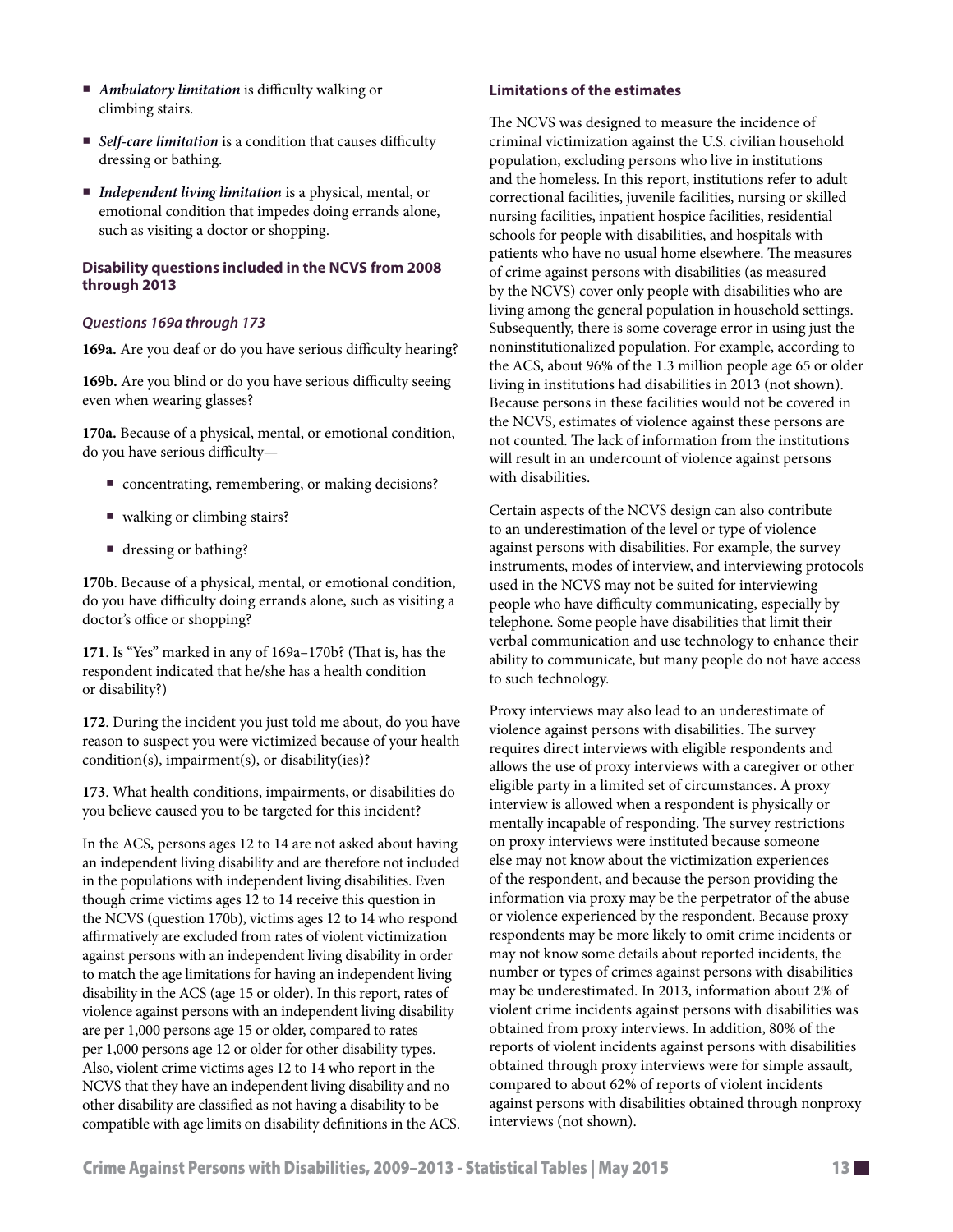#### **Disability population in the United States**

According to the ACS, about 14% of the U.S. population age 12 or older living outside of institutions in 2013 had a disability. Characteristics of the population with and without disabilities are compared in appendix table 18. In 2013, among noninstitutionalized persons with disabilities, 48% were male and 52% were female. Whites accounted for about 77% of the population with disabilities, blacks accounted for 14%, and persons of two or more races accounted for 2%. About 11% were Hispanic. About 42% of the population with disabilities was age 65 or older, compared to about 12% of the population without disabilities. The 2013 ACS population estimates of persons by disability status were generated from Public Use Microdata Sample (PUMS) data.

#### **Public Use Microdata Sample data**

To generate populations by disability status for 2008 through 2010, the U.S. Census Bureau generated these estimates for the BJS from the full, confidential ACS dataset. Due to budgetary restrictions, PUMS data from the Census Bureau's ACS were used to calculate populations by disability status for 2011 through 2013. The ACS PUMS dataset is a sample of population and housing unit records from the ACS. Usually, the PUMS files include only about two-thirds of the cases contained in the larger confidential dataset. The ACS PUMS files include the actual responses collected in ACS questionnaires, although some responses have been edited to protect the confidentiality of respondents. The ACS PUMS file included sample weights for each person and housing unit, which were applied to the individual records to expand the sample to estimate totals and percentages of the full population. For more information on PUMS data from the Census Bureau, see [http://www.census.gov/acs/www/data\\_](http://www.census.gov/acs/www/data_documentation/public_use_microdata_sample/) [documentation/public\\_use\\_microdata\\_sample/.](http://www.census.gov/acs/www/data_documentation/public_use_microdata_sample/)

#### **Direct standardization**

The method used to generate age-adjusted rates of violent victimization of persons without disabilities presented in this report was direct standardization with the population with disabilities as the standard population.<sup>1</sup> Age-adjusted standardization eliminates the problem of different age distributions between and within groups. In general, persons with disabilities are an older population than persons without disabilities. Because crime rates vary by age, direct standardization produces age-adjusted rates for persons without disabilities that would occur if the population without disabilities had the same age distribution as the population with disabilities.

The violent victimization rate, age-adjusted using direct standardization  $(R_d)$  is calculated as—

$$
R_{d} = \Sigma (w_{a} * r_{a})
$$

where

 $R_d$  = age-adjusted rate of violent victimization of the population without disabilities calculated using direct standardization

 $w_a$  = weight calculated from the population with disabilities for age-group a

r <sup>a</sup> = unadjusted rate of violent victimization of persons without disabilities in age-group a

d = direct standardization.

The weight  $(w_a)$  for age-group a is calculated as—

 $w_a = n_a / N$ 

where

 $w_a$  = weight calculated from the population with disabilities for age-group a

 $n_a$  = number of persons in age-group a in the population with disabilities

 $N =$  total number of persons in the population with disabilities.

This method produces rates of violent victimization as if the population of interest had the same age distribution as the population with disabilities. To use this method to calculate the violent victimization rate of persons without disabilities,  $r<sub>a</sub>$  would represent the unadjusted violent victimization rate against persons without disabilities in age-group a.

#### **Change in direct standardization calculations**

In previous BJS reports about crimes against persons with disabilities, several different methods have been used to calculate age-adjusted rates. More specifically, changes in the standard population were made. Over the years, the population without disabilities and the 2000 U.S. standard population generated by the U.S. Census Bureau have both been used as the standard population in calculating ageadjusted rates for persons with and without disabilities. Each time a change was made to the standard population, rates for all years were recalculated using the new standard population. This resulted in previous years having different rates from earlier reports.

In this report, BJS changed the calculation of victimization rates by disability status. For each year, unadjusted rates were calculated for persons with disabilities. For persons without disabilities, rates were age adjusted to the population of with disabilities for that year. For example, the 2012–2013 rate of violent victimization against persons with disabilities was unadjusted. The 2012–2013 rate of violent victimization for

<sup>1</sup>For more information on direct standardization, see Curtin, L.R. & Klein, R.J. (1995). Direct standardization (age-adjusted death rates). *Healthy People 2000: Statistical Notes, 6 Revised*. Available at [http://www.cdc.gov/nchs/data/](http://www.cdc.gov/nchs/data/statnt/statnt06rv.pdf) [statnt/statnt06rv.pdf](http://www.cdc.gov/nchs/data/statnt/statnt06rv.pdf).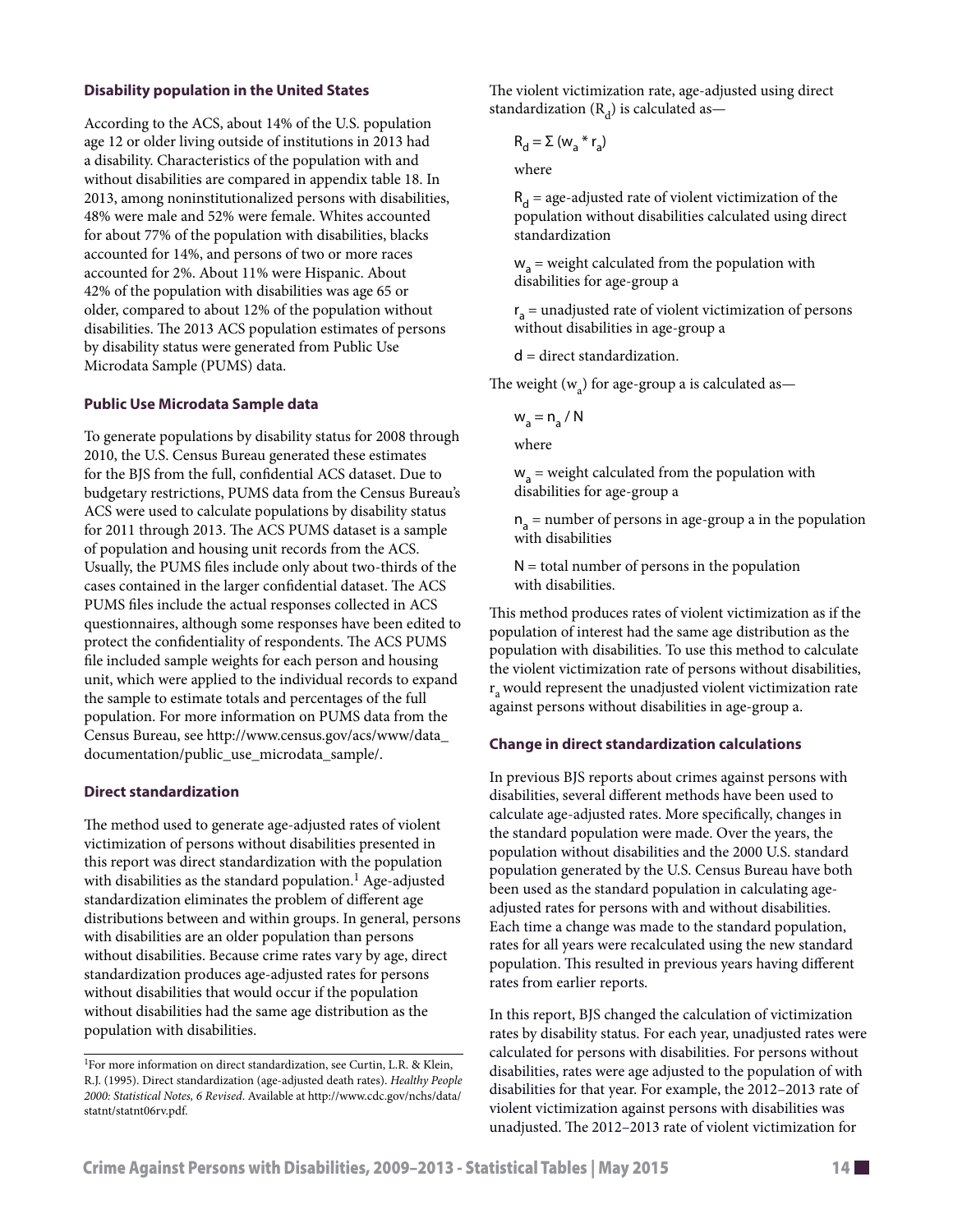persons without disabilities was age adjusted using the 2012– 2013 population with disabilities as the standard population.

#### **Nonresponse and weighting adjustments**

In 2013, about 90,630 households and 160,040 persons age 12 or older were interviewed for the NCVS. Each household was interviewed twice during the year. The response rate was 84% for households and 88% for eligible persons. Victimizations that occurred outside of the United States were excluded from this report. In 2013, less than 1% of the unweighted victimizations occurred outside of the United States and were excluded from the analyses.

Estimates in this report use data from the 2008 to 2013 NCVS data files weighted to produce annual estimates for persons age 12 or older living in U.S. households. Because the NCVS relies on a sample rather than a census of the entire U.S. population, weights are designed to inflate sample point estimates to known population totals and to compensate for survey nonresponse and other aspects of the sample design.

The NCVS data files include both household and person weights. The household weight is commonly used to calculate estimates of property crimes, such as motor vehicle theft or burglary, which are identified with the household. Person weights provide an estimate of the population represented by each person in the sample. Person weights are most frequently used to compute estimates of crime victimizations of persons in the total population. After proper adjustment, both household and person weights are also used to form the denominator in calculations of crime rates.

The victimization weights used in this analysis account for the number of persons present during an incident and for repeat victims of when a series of incidents occurs. The weight counts a series of incidents as the actual number of incidents reported by the victim, up to a maximum of 10 incidents. Series victimizations are victimizations that are similar in type but occur with such frequency that a victim is unable to recall each individual event or to describe each event in detail. Survey procedures allow NCVS interviewers to identify and classify these similar victimizations as series victimizations and collect detailed information on only the most recent incident in the series. In 2013, series incidents accounted for about 1% of all victimizations and 4% of all violent victimizations. The approach to weighting series incidents as the number of incidents up to a maximum of 10 produces more reliable estimates of crime levels, while the cap at 10 minimizes the effect of extreme outliers on the rates. Additional information on the series enumeration is detailed in the report *Methods for Counting High Frequency Repeat Victimizations in the National Crime Victimization Survey* (NCJ 237308, BJS web, April 2012).

#### **Standard error computations for counts, percentages, and unadjusted rates**

When national estimates are derived from a sample, as is the case with the NCVS, caution must be taken when comparing one estimate to another or when comparing estimates over time. Although one estimate may be larger than another, estimates based on a sample have some degree of sampling error. The sampling error of an estimate depends on several factors, including the amount of variation in the responses, the size of the sample, and the size of the subgroup for which the estimate is computed. When the sampling error around the estimates is taken into consideration, the estimates that appear different may not be statistically different.

One measure of the sampling error associated with an estimate is the standard error. The standard error can vary from one estimate to the next. In general, for a given metric, an estimate with a smaller standard error provides a more reliable approximation of the true value than an estimate with a larger standard error. Estimates with relatively large standard errors are associated with less precision and reliability and should be interpreted with caution.

To generate standard errors around numbers and estimates from the NCVS, the Census Bureau produces generalized variance function (GVF) parameters for BJS. The GVFs take into account aspects of the NCVS complex sample design and represent the curve fitted to a selection of individual standard errors based on the Jackknife Repeated Replication technique. The GVF parameters were used to generate standard errors for each point estimate (such as counts, percentages, and rates) in the report. For estimates, standard errors were based on the ratio of the sums of victimizations and respondents across years.

BJS conducted tests to determine whether differences in estimated numbers, percentages, and unadjusted rates in this report were statistically significant once sampling error was taken into account. Using statistical programs developed specifically for the NCVS, all comparisons in the text were tested for significance. The primary test procedure was the Student's t-statistic, which tests the difference between two sample estimates. Differences described as higher, lower, or different passed a test at the 0.05 level of statistical significance (95% confidence level). Differences described as somewhat, slightly, or marginally different, or with some indication of difference, passed a test at the 0.10 level of statistical significance (90% confidence level). Caution is required when comparing estimates not explicitly discussed in this report.

Data users can use the estimates and the standard errors of the estimates provided in this report to generate a confidence interval around the estimate as a measure of the margin of error. The following example illustrates how standard errors can be used to generate confidence intervals: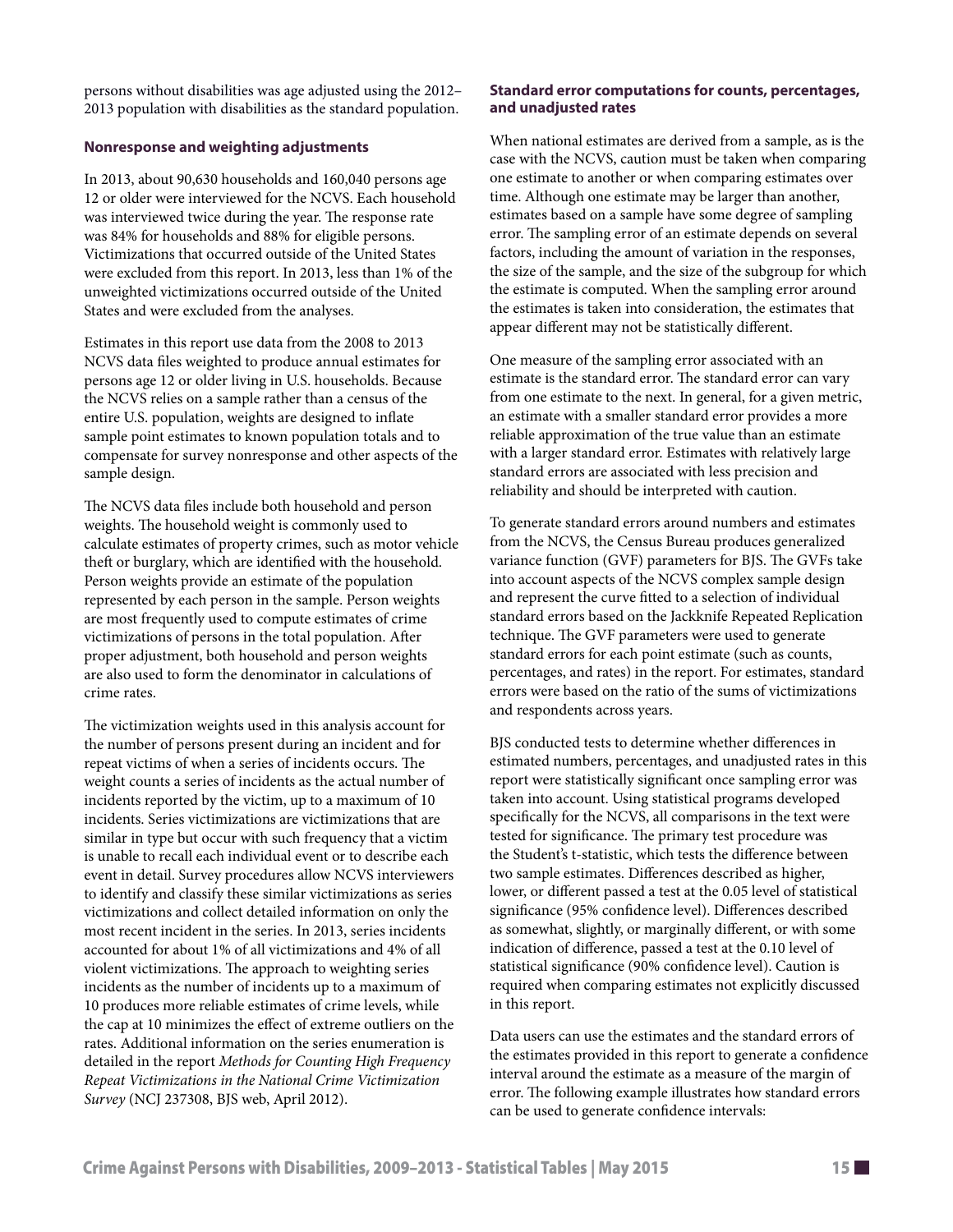According to the NCVS, during 2012 and 2013, 50.3% of simple assault against persons with disabilities involved victims with multiple disability types (see table 8). Using the GVFs, BJS determined that the estimate has a standard error of 3.9% (see appendix table 10). A confidence interval around the estimate was generated by multiplying the standard errors by ±1.96 (the t-score of a normal, two-tailed distribution that excludes 2.5% at either end of the distribution). Therefore, the confidence interval around the 50.3% estimate from 2012 and 2013 is  $50.3% + 3.9% x \pm$ 1.96 (or 42.6% to 58.1%). In other words, if different samples using the same procedures were taken from the U.S. population during 2012 and 2013, 95% of the time the percentage of violent crimes against persons with disabilities in which the victim had multiple disability types would fall between 42.6% and 58.1%.

In this report, a coefficient of variation (CV), representing the ratio of the standard error to the estimate, was also calculated for all estimates. CVs provide a measure of reliability and a means for comparing the precision of estimates across measures with differing levels or metrics. In cases where the CV was greater than 50%, or the unweighted sample had 10 or fewer cases, the estimate was noted with a "!" symbol (Interpret data with caution. Estimate based on 10 or fewer sample cases, or coefficient of variation is greater than 50%.)

#### **Standard error computations and statistical significance for age-adjusted rates**

Due to the complexity in generating age-adjusted rates of violent crime, other methods were used to compute standard errors and determine statistical significance.<sup>2</sup> The standard error for age-adjusted rates was calculated as—

$$
\boldsymbol{S}_d = \sqrt{\boldsymbol{\Sigma}} \; (\boldsymbol{w}_a{}^2 \ast \boldsymbol{v}_a)
$$

where

 $S_d$  = standard error for an age-adjusted weight that was computed using direct standardization

 $w<sub>2</sub>$  = weight calculated from the population with disabilities for age-group a

 $v_a$  = variance calculated age-group-specific rate using information from the generalized variance function (GVF) parameters that the Census Bureau produced for the NCVS.

To calculate statistical significance among two age-adjusted rates, the standard errors for the two rates were calculated using the formula above. A Student's t-statistic also was calculated, which tests the difference between two sample

estimates. Differences described as higher, lower, or different passed a test at the 0.05 level of statistical significance (95% confidence level). Differences described as somewhat, slightly, or marginally different, or with some indication of difference, passed a test at the 0.10 level of statistical significance (90% confidence level).

#### **Property crime**

Measuring property crime against households with persons with disabilities is difficult using the National Crime Victimization Survey (NCVS) due to the nature of capturing property crimes and the placement of the disability questions on the NCVS incident form (NCVS-2). In the NCVS, only the household respondent is asked about property crimes for the entire household. If the household has experienced a property crime, the household respondent is asked about various characteristics defined in the NCVS-2, including their disability status. The household respondent is not asked about the disability status of anyone else in the household. If the household respondent does not report having a disability, the NCVS cannot be used to determine if anyone else in the household has a disability. As a result, property crime by disability status in not included in this report.

2For more information on computing standard errors for age-adjusted rates, see Anderson, R.N., & Rosenberg, H.M. (1998). Age standardization of death rates: Implementation of the year 2000 standard. *National Vital Statistics Reports, 47* (3). Available at [http://www.cdc.gov/nchs/data/nvsr/](http://www.cdc.gov/nchs/data/nvsr/nvsr47/nvs47_03.pdf) [nvsr47/nvs47\\_03.pdf.](http://www.cdc.gov/nchs/data/nvsr/nvsr47/nvs47_03.pdf)

### **Crime Victims with Disabilities Awareness Act (Public Law 105-301), 1998**

The Crime Victims with Disabilities Awareness Act mandates that the National Crime Victimization Survey (NCVS) include statistics on crimes against people with disabilities and the characteristics of these victims. The act was designed "to increase public awareness of the plight of victims of crime with developmental disabilities, to collect data to measure the magnitude of the problem, and to develop strategies to address the safety and justice needs of victims of crime with developmental disabilities." Section 5 of the act directed the Department of Justice to include statistics relating to "the nature of crimes against people with developmental disabilities; and the specific characteristics of the victims of those crimes" in the NCVS. This report is a part of the Bureau of Justice Statistics' (BJS) series on crime against people with disabilities. More information can be found on the BJS website.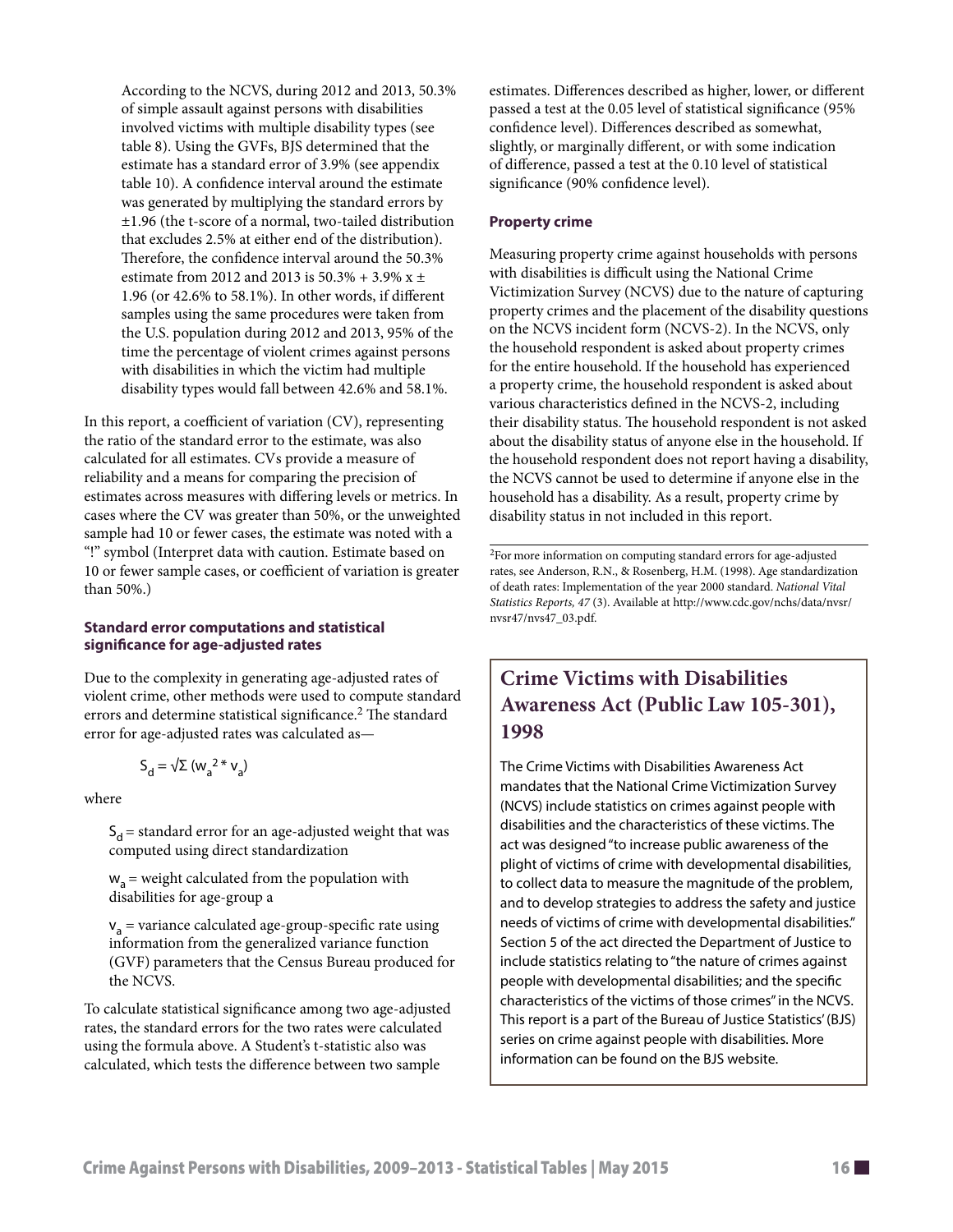#### <span id="page-16-0"></span>Appendix table 1 **Estimates for figure 1: Annual number of violent victimizations, by victim's disability status, 2008–2013**

|                       |                                                                                       | Persons with disabilities |         |           |          |          |           | Persons without disabilities |                     |           |           |           |
|-----------------------|---------------------------------------------------------------------------------------|---------------------------|---------|-----------|----------|----------|-----------|------------------------------|---------------------|-----------|-----------|-----------|
| Type of crime         | 2008                                                                                  | 2009                      | 2010    | 2011      | 2012     | 2013     | 2008      | 2009                         | 2010                | 2011      | 2012      | 2013      |
| <b>Total</b>          | 999.700                                                                               | 998.400                   | 742,800 | 1,104,700 | .346.900 | .299.500 | 5,393,800 | 4,670,800 4,193,200          |                     | 4,705,000 | 5,495,700 | 4,823,800 |
| Serious violent crime | 316.500                                                                               | 304,700                   | 371,200 | 431,900   | 508,300  | 518,000  | 1.682.200 |                              | 665,200 1,323,600   | ,420,100  | .576.300  | 1,422,000 |
| Rape/sexual assault   | 56,200                                                                                | 32.400                    | 34,800  | 82,800    | 80,100   | 65,500   | 293,400   | 273,200                      | 233,800             | 161,400   | 266,700   | 234,600   |
| Robbery               | 145.000                                                                               | 125,500                   | 156.800 | 130,700   | 233,000  | 159,100  | 534,800   | 509,600                      | 411,700             | 426,500   | 508,800   | 486,500   |
| Aggravated assault    | 115,200                                                                               | 146.800                   | 179.700 | 218,400   | 195,200  | 293,400  | 854,000   | 882,500                      | 678,100             | 832,200   | 800,900   | 700,800   |
| Simple assault        | 683,300                                                                               | 693,700                   | 371,600 | 672,800   | 838,600  | 781,500  | 3.711.500 |                              | 3,005,600 2,869,600 | 3,284,800 | 3,919,300 | 3,401,800 |
|                       | Source: Bureau of Justice Statistics, National Crime Victimization Survey, 2008-2013. |                           |         |           |          |          |           |                              |                     |           |           |           |

#### Appendix table 2

#### **Standard errors for figure 1: Annual number of violent victimizations, by victim's disability status, 2008–2013**

|                       | Persons with disabilities                                                             |         |         |        |         |         | Persons without disabilities |         |         |         |         |         |
|-----------------------|---------------------------------------------------------------------------------------|---------|---------|--------|---------|---------|------------------------------|---------|---------|---------|---------|---------|
| Type of crime         | 2008                                                                                  | 2009    | 2010    | 2011   | 2012    | 2013    | 2008                         | 2009    | 2010    | 2011    | 2012    | 2013    |
| <b>Total</b>          | 126.923                                                                               | 38,611  | 109,163 | 28,665 | 132,644 | 165,557 | 391,578                      | 403,394 | 370,747 | 353,077 | 339,005 | 418.042 |
| Serious violent crime | 60,203                                                                                | 61,651  | 66.974  | 67.166 | 70,218  | 86,299  | 179.317                      | 197.496 | 164.317 | 153.286 | 147.215 | 176.483 |
| Rape/sexual assault   | 20,937                                                                                | 14,533  | 13,370  | 22,209 | 22,407  | 20,648  | 57,388                       | 57,289  | 48,501  | 34,481  | 46,630  | 49,503  |
| Robbery               | 36,978                                                                                | 34,243  | 36.782  | 29,974 | 42,857  | 37,810  | 84,291                       | 87,351  | 72,025  | 66,594  | 70.257  | 82,561  |
| Aggravated assault    | 32,130                                                                                | 37.944  | 40,413  | 42,230 | 38,408  | 57,862  | 114,412                      | 127.299 | 102,352 | 105.659 | 94.254  | 106.858 |
| Simple assault        | 98,853                                                                                | 107.876 | 67,019  | 91.179 | 97,128  | 115.427 | 304,751                      | 297.446 | 284,002 | 275,134 | 270,408 | 327,156 |
|                       | Source: Bureau of Justice Statistics, National Crime Victimization Survey, 2008-2013. |         |         |        |         |         |                              |         |         |         |         |         |

#### Appendix table 3

**Standard errors for table 1: Rates of violent victimizations, by victim's disability status and age, 2009–2013**

| Rate per 1,000 persons with disabilities                                                                                                             |      |      |      |      |      |      | Rate per 1,000 persons without disabilities |      |      |      |  |
|------------------------------------------------------------------------------------------------------------------------------------------------------|------|------|------|------|------|------|---------------------------------------------|------|------|------|--|
| Age of victim                                                                                                                                        | 2009 | 2010 | 2011 | 2012 | 2013 | 2009 | 2010                                        | 2011 | 2012 | 2013 |  |
| Total                                                                                                                                                | 3.0  | 2.7  | 2.5  | 2.6  | 3.1  | .5   | ۱.4                                         | 1.3  | 2.ا  | 1.4  |  |
| $12 - 15$                                                                                                                                            | 23.6 | 16.6 | 15.8 | 19.4 | 25.6 | 5.4  | 4.2                                         | 3.5  | 3.9  | 5.2  |  |
| $16 - 19$                                                                                                                                            | 19.2 | 20.0 | 20.1 | 17.3 | 16.8 | 4.5  | 3.8                                         | 3.9  | 3.7  | 4.0  |  |
| $20 - 24$                                                                                                                                            | 21.3 | 15.8 | 17.3 | 15.7 | 16.6 | 4.4  | 3.8                                         | 3.4  | 3.2  | 3.4  |  |
| $25 - 34$                                                                                                                                            | 10.8 | 8.6  | 9.3  | 11.0 | 11.0 | 3.1  | 2.9                                         | 2.6  | 2.2  | 2.8  |  |
| $35 - 49$                                                                                                                                            | 8.2  | 7.2  | 5.9  | 6.9  | 7.9  | 2.0  | 1.8                                         | 1.7  |      | 2.0  |  |
| $50 - 64$                                                                                                                                            | 4.3  | 3.9  | 3.1  | 3.4  | 5.1  | 1.5  | 1.4                                         | 1.3  |      | 1.4  |  |
| 65 or older                                                                                                                                          | 1.0  | 0.8  | 1.0  |      | 1.0  | 1.0  | 0.9                                         | 0.7  | 0.8  | 0.9  |  |
| Sources: Bureau of Justice Statistics, National Crime Victimization Survey, 2008–2013; and U.S. Census Bureau, American Community Survey, 2008–2013. |      |      |      |      |      |      |                                             |      |      |      |  |

#### Appendix table 4

#### **Standard errors for table 2: [Rates of violent victimization against persons with and without disabilities, by type of crime,](#page-5-0)  [2009–2013](#page-5-0)**

|                                                                                                                                                      |      | Unadjusted rate per 1,000 persons with disabilities |      |      |      | Age-adjusted rate per 1,000 persons without disabilities |      |      |      |      |
|------------------------------------------------------------------------------------------------------------------------------------------------------|------|-----------------------------------------------------|------|------|------|----------------------------------------------------------|------|------|------|------|
| Type of crime                                                                                                                                        | 2009 | 2010                                                | 2011 | 2012 | 2013 | 2009                                                     | 2010 | 2011 | 2012 | 2013 |
| Total                                                                                                                                                | 3.0  | 2.7                                                 | 2.5  | 2.6  | 3.1  | 0.7                                                      | 0.7  | 0.6  | 0.6  | 0.7  |
| Serious violent crime                                                                                                                                |      | 1.4                                                 | 1.4  | 1.4  | 1.6  | 0.3                                                      | 0.3  | 0.3  | 0.3  | 0.3  |
| Rape/sexual assault                                                                                                                                  | 0.4  | 0.3                                                 | 0.4  | 0.4  | 0.4  | 0.1                                                      | 0.1  | 0.1  | 0.1  | 0.1  |
| Robbery                                                                                                                                              | 0.8  | 0.8                                                 | 0.7  | 0.8  | 0.9  | 0.1                                                      | 0.2  | 0.1  | 0.1  | 0.1  |
| Aggravated assault                                                                                                                                   | 0.8  | 0.8                                                 | 0.9  | 0.8  | 0.9  | 0.2                                                      | 0.2  | 0.2  | 0.2  | 0.2  |
| Simple assault                                                                                                                                       | 2.3  | 1.8                                                 |      | 1.8  | 2.2  | 0.6                                                      | 0.5  | 0.4  | 0.5  | 0.5  |
| Sources: Bureau of Justice Statistics, National Crime Victimization Survey, 2008-2013; and U.S. Census Bureau, American Community Survey, 2008-2013. |      |                                                     |      |      |      |                                                          |      |      |      |      |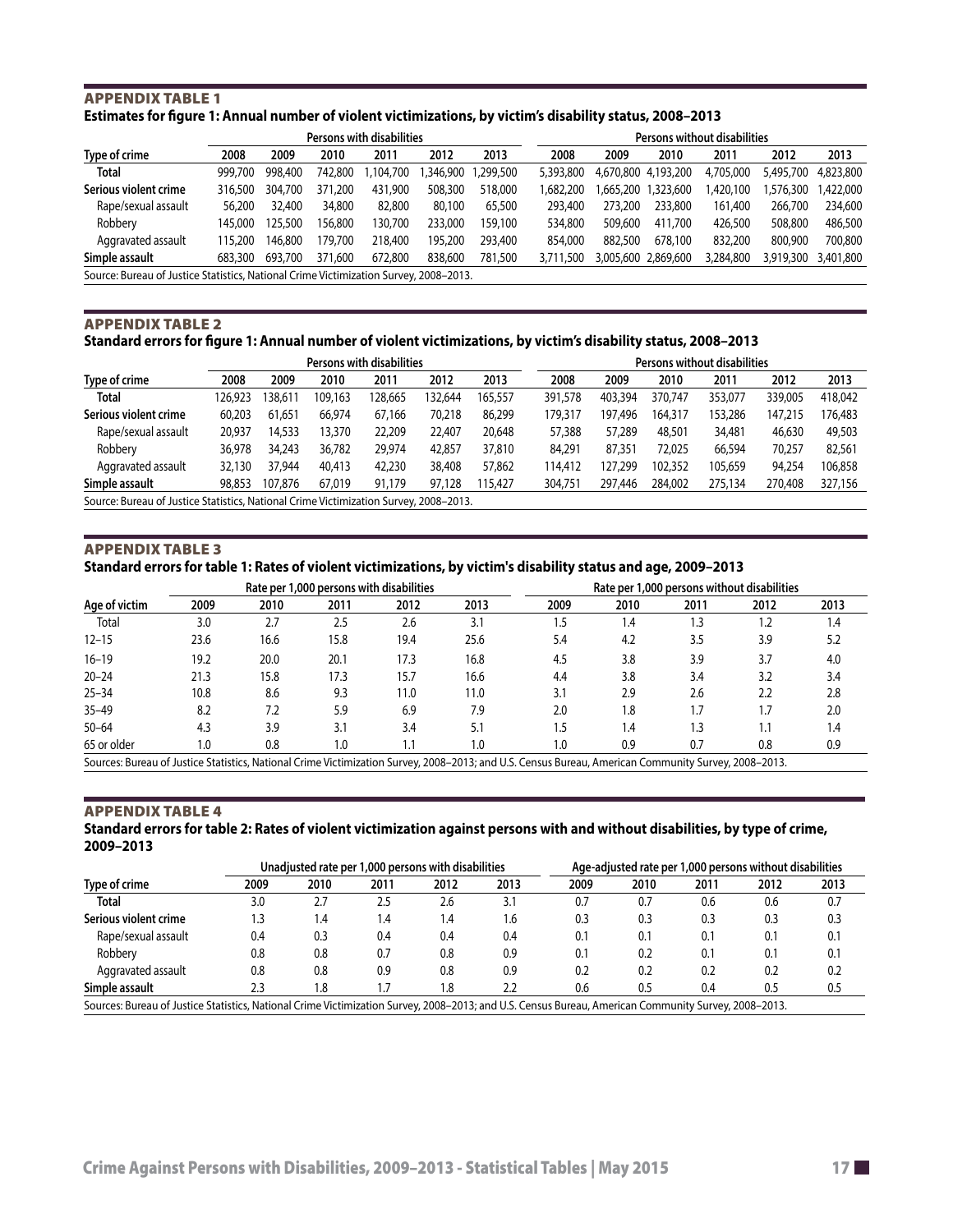#### <span id="page-17-0"></span>Appendix table 5 **Standard errors for table 3: Rates of violent victimization against persons with and without disabilities, by victim characteristics, 2009–2013**

|                                                                                                                                                     | Unadjusted rate per 1,000 persons with disabilities | Age-adjusted rate per 1,000 persons without disabilities |      |      |      |      |      |      |      |      |
|-----------------------------------------------------------------------------------------------------------------------------------------------------|-----------------------------------------------------|----------------------------------------------------------|------|------|------|------|------|------|------|------|
| Victim characteristic                                                                                                                               | 2009                                                | 2010                                                     | 2011 | 2012 | 2013 | 2009 | 2010 | 2011 | 2012 | 2013 |
| <b>Total</b>                                                                                                                                        | 3.0                                                 | 2.7                                                      | 2.5  | 2.6  | 3.1  | 0.7  | 0.7  | 0.6  | 0.6  | 0.7  |
| Sex                                                                                                                                                 |                                                     |                                                          |      |      |      |      |      |      |      |      |
| Male                                                                                                                                                | 3.6                                                 | 3.2                                                      | 3.1  | 3.5  | 4.0  | 1.0  | 0.9  | 0.8  | 0.8  | 0.9  |
| Female                                                                                                                                              | 3.9                                                 | 3.4                                                      | 3.1  | 3.0  | 3.8  | 0.9  | 0.8  | 0.6  | 0.7  | 0.8  |
| Race                                                                                                                                                |                                                     |                                                          |      |      |      |      |      |      |      |      |
| White                                                                                                                                               | 3.2                                                 | 2.8                                                      | 2.6  | 2.8  | 3.5  | 0.8  | 0.7  | 0.6  | 0.6  | 0.7  |
| <b>Black</b>                                                                                                                                        | 6.3                                                 | 5.3                                                      | 4.5  | 4.6  | 5.4  | 2.2  | 1.8  | 1.5  | 1.7  | 2.0  |
| Other                                                                                                                                               | 7.3                                                 | 4.6                                                      | 5.4  | 5.8  | 4.5  | 1.0  | 0.8  | 0.6  | 0.8  | 1.0  |
| Two or more races                                                                                                                                   | 18.1                                                | 19.5                                                     | 18.1 | 15.9 | 17.4 | 4.8  | 3.2  | 4.1  | 3.6  | 3.2  |
| Hispanic/Latino origin                                                                                                                              |                                                     |                                                          |      |      |      |      |      |      |      |      |
| Hispanic/Latino                                                                                                                                     | 5.3                                                 | 5.4                                                      | 4.9  | 4.9  | 6.3  | 1.6  | 1.3  | 1.2  | 1.3  | 1.4  |
| Non-Hispanic/Non-Latino                                                                                                                             | 3.2                                                 | 2.8                                                      | 2.6  | 2.7  | 3.3  | 0.8  | 0.7  | 0.6  | 0.6  | 0.7  |
| Sources: Rureau of Justice Statistics, National Crime Victimization Survey, 2008-2013; and U.S. Census Rureau, American Community Survey, 2008-2013 |                                                     |                                                          |      |      |      |      |      |      |      |      |

s: Bureau of Justice Statistics, National Crime Victimization Survey, 2008–2013; and U.S. Census Bureau, American Community Surve

#### Appendix table 6 **Standard errors for table 4: Rates of violent victimization against persons with disabilities, by disability type, 2009–2013**

| Disability type                                                                                                                                     | 2009 | 2010 | 2011 | 2012 | 2013 |  |
|-----------------------------------------------------------------------------------------------------------------------------------------------------|------|------|------|------|------|--|
| Hearing                                                                                                                                             | 3.3  | 2.2  | 2.8  | 2.8  | 2.9  |  |
| Vision                                                                                                                                              | 5.3  | 4.6  | 3.9  | 3.8  | 4.8  |  |
| Ambulatory                                                                                                                                          | 3.0  |      |      | 2.9  | 3.5  |  |
| Cognitive                                                                                                                                           | 5.6  | 5.2  | 5.2  | 5.2  | 6.3  |  |
| Self-care                                                                                                                                           | 4.0  | 3.5  | 4.2  | 3.8  | 4.2  |  |
| Independent living                                                                                                                                  |      |      |      |      | 4.0  |  |
| Sources: Rureau of Justice Statistics, National Crime Victimization Survey, 2008-2013; and U.S. Census Rureau, American Community Survey, 2008-2013 |      |      |      |      |      |  |

Sources: Bureau of Justice Statistics, National Crime Victimization Survey, 2008–2013; and U.S. Census Bureau, American Community Survey, 2008–2013.

#### Appendix table 7

**Standard errors for table 5: Rates of serious violent victimization against persons with disabilities, by disability type, 2009– 2013**

| Disability type                                                                                                                                      | 2009 | 2010 | 2011 | 2012 | 2013 |
|------------------------------------------------------------------------------------------------------------------------------------------------------|------|------|------|------|------|
| Hearing                                                                                                                                              | 1.8  |      | ه.،  | ر ا  |      |
| Vision                                                                                                                                               | 2.4  | 2.8  |      | 1.9  | 2.6  |
| Ambulatory                                                                                                                                           |      |      | l.b  | 1.8  | 2.0  |
| Cognitive                                                                                                                                            |      | 2.8  | 3.0  | 2.8  |      |
| Self-care                                                                                                                                            |      | 2.0  | 2.4  | 2.2  | z.   |
| Independent living                                                                                                                                   |      | .9   | .9   | 8. ا |      |
| Sources: Bureau of Justice Statistics, National Crime Victimization Survey, 2008-2013; and U.S. Census Bureau, American Community Survey, 2008-2013. |      |      |      |      |      |

#### Appendix table 8

**Standard errors for table 6: Rates of simple assault against persons with disabilities, by disability type, 2009–2013**

| Disability type                                                                                                                                      | 2009 | 2010 | 2011 | 2012 | 2013 |  |  |
|------------------------------------------------------------------------------------------------------------------------------------------------------|------|------|------|------|------|--|--|
| Hearing                                                                                                                                              |      |      | .8   |      | 1.8  |  |  |
| Vision                                                                                                                                               | 4.,  | 2.9  | 2.6  | 3.0  | 3.4  |  |  |
| Ambulatory                                                                                                                                           |      | . 8  |      | و.,  | 2.3  |  |  |
| Cognitive                                                                                                                                            | 4.5  |      |      | 3.8  | 4.6  |  |  |
| Self-care                                                                                                                                            |      | 2.3  |      |      |      |  |  |
| Independent living                                                                                                                                   |      |      |      |      |      |  |  |
| Sources: Bureau of Justice Statistics, National Crime Victimization Survey, 2008-2013; and U.S. Census Bureau, American Community Survey, 2008-2013. |      |      |      |      |      |  |  |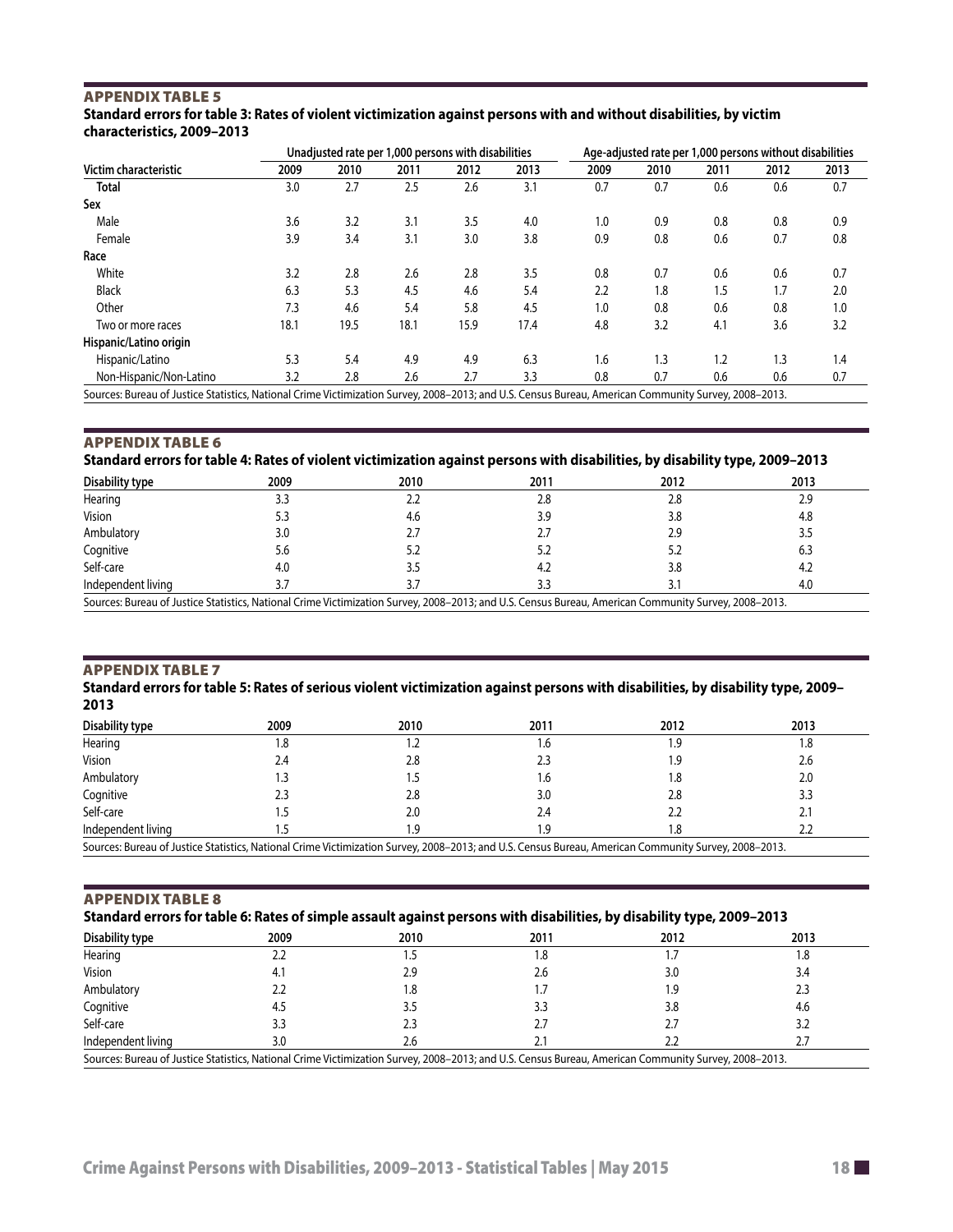#### <span id="page-18-0"></span>Appendix table 9 **Standard errors for table 7: Rates of violent victimization, by victim's sex and disability type, 2009–2013**

|                                                                                                                                                      |      |      | Rate per 1,000 males |      |      | Rate per 1,000 females |      |      |      |      |
|------------------------------------------------------------------------------------------------------------------------------------------------------|------|------|----------------------|------|------|------------------------|------|------|------|------|
| Disability type                                                                                                                                      | 2009 | 2010 | 2011                 | 2012 | 2013 | 2009                   | 2010 | 2011 | 2012 | 2013 |
| Hearing                                                                                                                                              | 2.8  | 2.7  | 3.6                  | 3.6  | 3.2  | 6.0                    |      | 3.3  | 3.5  | 4.4  |
| <b>Vision</b>                                                                                                                                        | 7.8  | 6.4  | 4.9                  | 5.0  | 5.4  | 6.2                    | 5.2  | 5.0  | 4.9  | 6.6  |
| Ambulatory                                                                                                                                           | 3.8  | 3.6  | 3.8                  | 4.6  | 5.2  | 3.7                    | 3.2  | 3.1  | 3.0  | 3.8  |
| Cognitive                                                                                                                                            | 7.1  | 6.0  | 6.4                  | 6.8  | 7.8  | 7.2                    | 6.8  | 6.4  | 6.4  | 8.0  |
| Self-care                                                                                                                                            | 5.7  | 4.3  | 6.3                  | 6.0  | 5.4  | 4.8                    | 4.5  | 4.5  | 4.1  | 5.4  |
| Independent living                                                                                                                                   | 5.4  | 4.6  | 4.0                  | 4.4  | 5.0  | 4.4                    | 4.6  | 4.1  | 3.7  | 4.9  |
| Sources: Bureau of Justice Statistics, National Crime Victimization Survey, 2008-2013; and U.S. Census Bureau, American Community Survey, 2008-2013. |      |      |                      |      |      |                        |      |      |      |      |

#### Appendix table 10

#### **Standard errors for table 8: Percent of violence against persons with disabilities that involved victims with multiple disability types, by type of crime, 2009–2013**

| Type of crime                                                                         | 2009           | 2010 | 2011 | 2012 | 2013 |
|---------------------------------------------------------------------------------------|----------------|------|------|------|------|
| <b>Total</b>                                                                          | 4.1%           | 4.1% | 3.7% | 3.0% | 3.4% |
| Serious violent crime                                                                 | 5.6%           | 5.4% | 4.5% | 4.3% | 4.5% |
| Rape/sexual assault                                                                   | 11.1           | 12.0 | 8.0  | 6.9  | 8.5  |
| Robbery                                                                               | $\overline{L}$ | 7.4  | 6.5  | 6.2  | 6.1  |
| Aggravated assault                                                                    | 8.3            | 6.7  | 5.9  | 5.8  | 5.4  |
| Simple assault                                                                        | 4.5%           | 4.6% | 4.2% | 3.5% | 3.9% |
| Source: Bureau of Justice Statistics, National Crime Victimization Survey, 2008–2013. |                |      |      |      |      |

#### Appendix table 11

#### **Standard errors for table 9: Rates of violent victimization, by number of disability types and type of crime, 2009–2013**

|                                                                                                                                                      |      |      | Persons with a single disability type |      |      |      | Persons with multiple disability types |      |      |      |  |  |
|------------------------------------------------------------------------------------------------------------------------------------------------------|------|------|---------------------------------------|------|------|------|----------------------------------------|------|------|------|--|--|
| Type of crime                                                                                                                                        | 2009 | 2010 | 2011                                  | 2012 | 2013 | 2009 | 2010                                   | 2011 | 2012 | 2013 |  |  |
| Total                                                                                                                                                | 4.1  | 3.2  | 2.8                                   | 3.1  | 3.8  | 3.4  | 3.4                                    | 3.4  | 3.3  | 4.0  |  |  |
| Serious violent crime                                                                                                                                | 9،   | 1.6  | 1.4                                   | 1.6  | 2.0  | 1.4  | 1.8                                    | 1.9  | 1.9  | 2.1  |  |  |
| Rape/sexual assault                                                                                                                                  | 0.6  | 0.4  | 0.3                                   | 0.3  | 0.4  | 0.4  | 0.4                                    | 0.6  | 0.8  | 0.7  |  |  |
| Robbery                                                                                                                                              |      | 1.0  | 0.7                                   | 0. ا | 1.2  | 0.7  | 1.0                                    | 1.0  | 1.0  | 0.9  |  |  |
| Aggravated assault                                                                                                                                   | 0. ا | 0.9  | $\cdot$ 0.                            | 0. ا | 1.0  | 1.0  | 1.1                                    | 1.2  | 1.1  | 1.3  |  |  |
| Simple assault                                                                                                                                       |      | 2.2  | .9                                    | 2.3  | 2.7  | 2.7  | 2.3                                    | 2.2  | 2.3  | 2.8  |  |  |
| Sources: Bureau of Justice Statistics, National Crime Victimization Survey, 2008–2013; and U.S. Census Bureau, American Community Survey, 2008–2013. |      |      |                                       |      |      |      |                                        |      |      |      |  |  |

#### Appendix table 12

#### **Standard errors for table 10: Victim–offender relationship, by victim's disability status, 2009–2013**

|                                                                                       |      |      | Persons with disabilities |            |      |      |      | Persons without disabilities |      |      |
|---------------------------------------------------------------------------------------|------|------|---------------------------|------------|------|------|------|------------------------------|------|------|
| Victim-offender relationship                                                          | 2009 | 2010 | 2011                      | 2012       | 2013 | 2009 | 2010 | 2011                         | 2012 | 2013 |
| Intimate partner                                                                      | 3.2% | 3.1% | 2.2%                      | 2.0%       | 2.2% | 1.6% | 1.6% | l.4%                         | 1.1% | 1.2% |
| Other relatives                                                                       | 2.2  | 1.6  | 2.0                       | ۱.7        | 1.6  | 0.9  | 0.9  | 0.9                          | 0.7  | 0.8  |
| Well known/casual acquaintances                                                       | 3.8  | 3.9  | 3.4                       | 2.8        | 3.3  | 2.1  | 2.1  | 1.9                          | ۱.7  | 2.0  |
| <b>Strangers</b>                                                                      | 3.4  | 3.3  | 3.0                       | 2.6        | 3.0  | 2.3  | 2.4  | 2.1                          | 1.8  | 2.1  |
| Don't know                                                                            | 2.0  | 8.ا  | 1.7                       | $\cdot$ .3 | 1.0  | 1.3  | 1.0  | 1.0                          | 0.9  | 1.0  |
| Source: Bureau of Justice Statistics, National Crime Victimization Survey, 2008–2013. |      |      |                           |            |      |      |      |                              |      |      |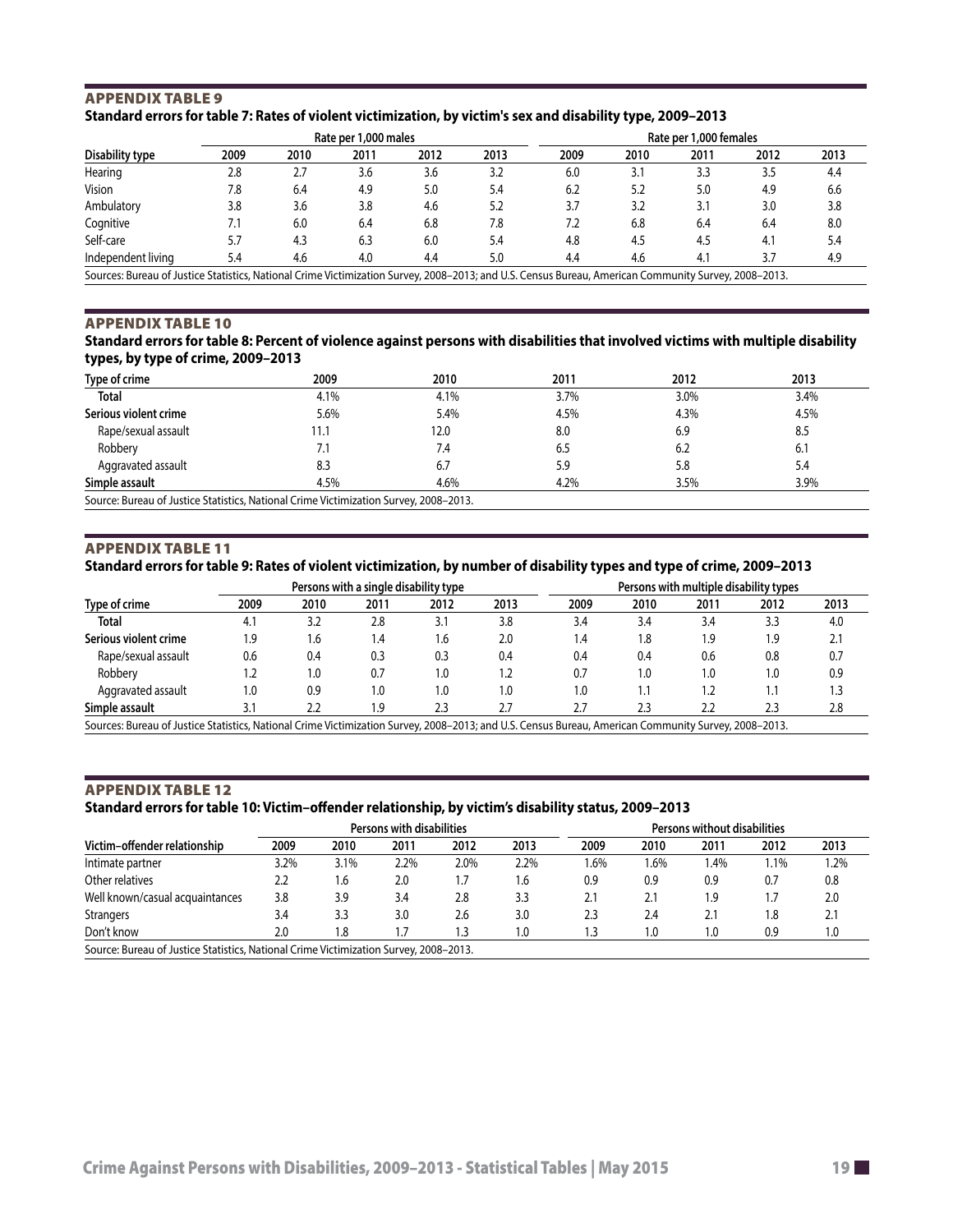#### <span id="page-19-0"></span>Appendix table 13 **Standard errors for table 11: Time violent crime occurred, by victim's disability status, 2009–2013**

|                           |      |      | Persons with disabilities |      |               | Persons without disabilities |      |      |        |      |
|---------------------------|------|------|---------------------------|------|---------------|------------------------------|------|------|--------|------|
| Time of crime             | 2009 | 2010 | 2011                      | 2012 | 2013          | 2009                         | 2010 | 2011 | 2012   | 2013 |
| Daytime $(6 a.m.-6 p.m.)$ | 4.2% | 4.1% | 3.6%                      | 3.0% | 3.4%          | 2.5%                         | 2.5% | 2.3% | $.9\%$ | 2.2% |
| Nighttime (6 p.m.–6 a.m.) | 4.0  | 3.9  | 3.4                       | 2.8  | 3.1           | 2.4                          | 2.4  |      | 8،     |      |
| Don't know                | و.١  | 1.2  | 0.9                       | 2. ا | $\mathcal{A}$ | 0.7                          | 0.7  | 0.6  | 0.5    | 0.5  |

#### Appendix table 14

#### **Standard errors for table 12: Percent of violent crime reported to police, by victim's disability status, 2009–2013**

| Victim's disability status                                                            | 2009 | 2010 | 2011 | 2012 | 2013 |
|---------------------------------------------------------------------------------------|------|------|------|------|------|
| Persons with disabilities                                                             | 4.2% | 4.0% | 3.6% | 3.0% | 3.4% |
| Single disability type                                                                |      | 5.1  | 4.8  | 3.9  | 4.3  |
| Multiple disability types                                                             | 5.7  |      | 4.2  | 3.7  | 4.3  |
| Persons without disabilities                                                          | 2.4% | 2.5% | 2.3% | 1.9% | 2.2% |
| Source: Bureau of Justice Statistics, National Crime Victimization Survey, 2008–2013. |      |      |      |      |      |

#### Appendix table 15

#### **Standard errors for table 13: Person who notified police of violent crime, by victim's disability status, 2009–2013**

|                               | <b>Persons with disabilities</b> |      |      |      |      | Persons without disabilities |      |      |      |      |
|-------------------------------|----------------------------------|------|------|------|------|------------------------------|------|------|------|------|
| Person who contacted police   | 2009                             | 2010 | 2011 | 2012 | 2013 | 2009                         | 2010 | 2011 | 2012 | 2013 |
| Respondent                    | 4.8%                             | 4.4% | 4.3% | 3.8% | 4.4% | 3.2%                         | 3.1% | 2.8% | 2.4% | 2.9% |
| Other household member        | 2.3                              | 1.4  | 1.3  | 1.2  | 1.7  | 1.7                          | . .5 | 1.5  | 1.4  | 1.4  |
| Someone official              | 2.5                              | 1.5  | 1.1  | 1.1  | 1.9  | 1.4                          | . 5  | 1.2  | 1.0  | 1.3  |
| Someone else                  | 2.9                              | 2.5  | 3.0  | 3.0  | 3.4  | 1.8                          | 5.،  | 1.3  | 1.4  | 1.7  |
| Police were at the scene      | 1.2                              | 1.6  | 1.1  | 1.3  | 1.4  | 1.2                          | ۱.1  | 0.8  | 1.0  | 1.2  |
| Offender was a police officer |                                  |      |      |      | 0.4  | 0.4                          | 0.4  | 0.3  | 0.1  | 0.2  |
| Some other way                | 0.7                              | 1.1  | 3.ا  | 1.1  | 1.1  | 0.5                          | 0.4  | 0.6  | 0.6  | 0.6  |
| Don't know                    | --                               |      |      |      |      | 0.1                          | 0.1  | 0.3  | 0.2  | 0.1  |
| $\blacksquare$                |                                  |      |      |      |      |                              |      |      |      |      |

--Less than 0.05%.

Source: Bureau of Justice Statistics, National Crime Victimization Survey, 2008–2013.

#### Appendix table 16 **Standard errors for table 14: Reasons for not reporting violent crime to police, by victim's disability status, 2009–2013**

| Reason for not reporting              |                         |      | Persons with disabilities |      |      | Persons without disabilities |      |      |      |      |
|---------------------------------------|-------------------------|------|---------------------------|------|------|------------------------------|------|------|------|------|
| crime to police                       | 2009                    | 2010 | 2011                      | 2012 | 2013 | 2009                         | 2010 | 2011 | 2012 | 2013 |
| Dealt with another way                | 5.6%                    | 4.7% | 4.3%                      | 3.7% | 4.2% | 2.8%                         | 2.8% | 2.7% | 2.3% | 2.6% |
| Not important enough<br>to respondent | 3.5                     | 3.0  | 2.9                       | 2.4  | 3.2  | 2.3                          | 2.2  | 2.1  | 1.8  | 2.1  |
| Insurance wouldn't cover              | $- -$                   |      |                           |      | 0.3  | 0.1                          | 0.2  | 0.2  | 0.2  | 0.1  |
| Police couldn't do anything           | $\mathsf{I}.\mathsf{O}$ | 1.0  | 1.1                       | 1.0  | 0.8  | 0.8                          | 0.9  | 0.9  | 0.6  | 0.7  |
| Police wouldn't help                  | 4.8                     | 4.8  | 3.5                       | 2.8  | 3.1  | 2.2                          | 2.3  | 1.9  | 1.8  | 2.0  |
| Other reason                          | 5.1                     | 4.7  | 4.3                       | 3.8  | 4.1  | 2.5                          | 2.8  | 2.6  | 2.0  | 2.5  |
| $L = L = L = L \cap \Gamma$           |                         |      |                           |      |      |                              |      |      |      |      |

--Less than 0.05%.

Source: Bureau of Justice Statistics, National Crime Victimization Survey, 2008–2013.

#### Appendix table 17

#### **Standard errors for table 15: Percent of violent crime victims who received services from nonpolice victim services agencies, by victim's disability status, 2009–2013**

| Victim's disability status                                                               | 2009 | 2010 | 2011 | 2012 | 2013 |
|------------------------------------------------------------------------------------------|------|------|------|------|------|
| Persons with disabilities                                                                | 2.7% | 2.2% | 2.0% | 1.8% | 1.9% |
| Persons without disabilities                                                             | 10   | 1.0  | በ ዓ  | 0.8  | 1.0  |
| Source: Bureau of Justice Statistics, National Crime Victimization Survey,<br>2008-2013. |      |      |      |      |      |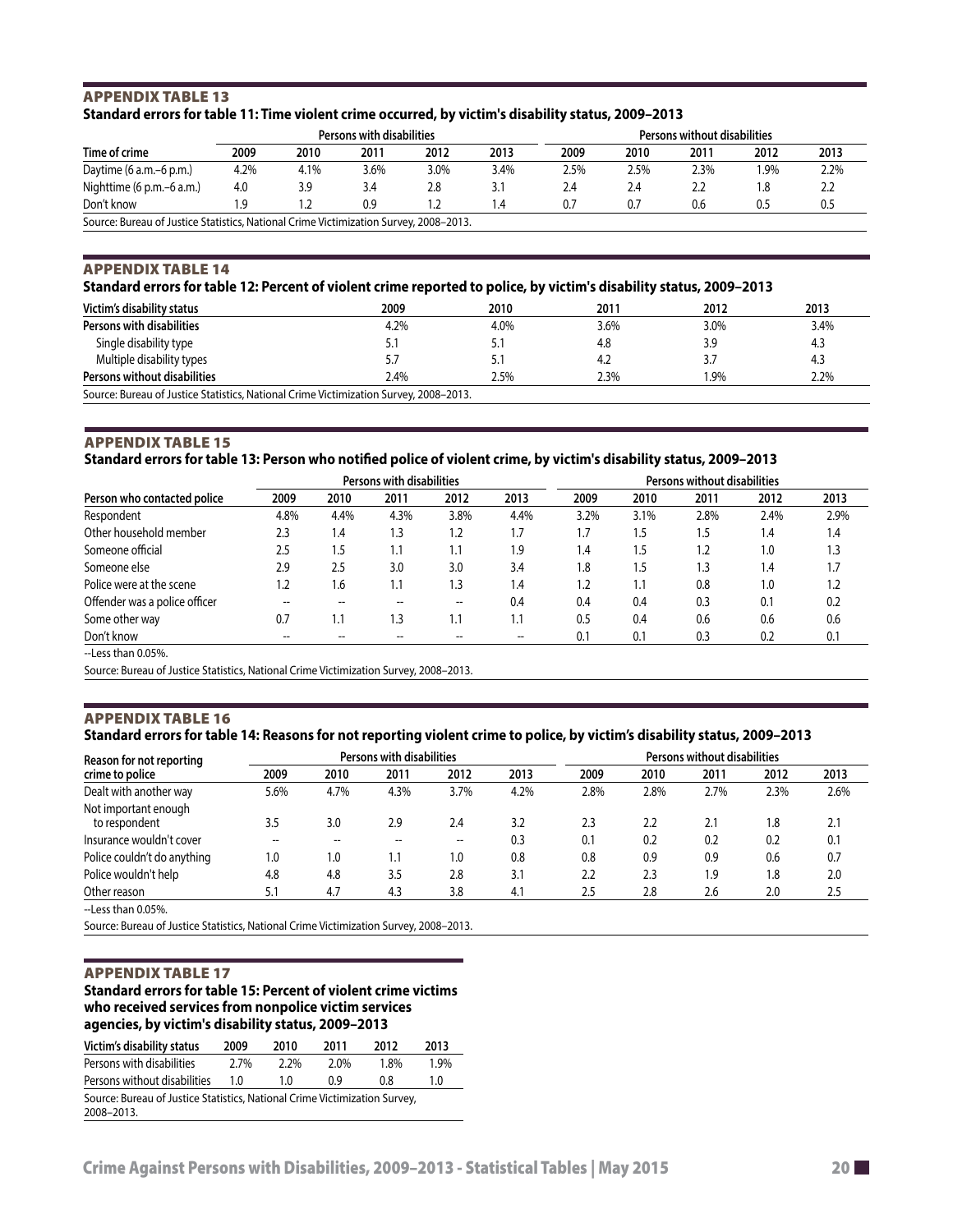#### <span id="page-20-0"></span>Appendix table 18 **U.S. population, according to the U.S. Census Bureau's ACS PUMS data, by disability status and demographic characteristics, 2013**

|                                     |            | <b>Persons with disabilities</b> | Persons without disabilities |                       |  |
|-------------------------------------|------------|----------------------------------|------------------------------|-----------------------|--|
| Demographic characteristic          | Number     | Percent of total                 | Number                       | Percent of total      |  |
| <b>Total</b>                        | 37,548,700 | 14.2%                            | 226,131,900                  | 85.8%                 |  |
| Sex                                 |            |                                  |                              |                       |  |
| Male                                | 17,921,300 | 47.7%                            | 110,203,500                  | 48.7%                 |  |
| Female                              | 19,627,300 | 52.3                             | 115,928,300                  | 51.3                  |  |
| Race <sup>a</sup>                   |            |                                  |                              |                       |  |
| White                               | 28,935,400 | 77.1%                            | 168,962,300                  | 74.7%                 |  |
| Black/African American              | 5,119,000  | 13.6                             | 26,885,100                   | 11.9                  |  |
| Otherb                              | 2,596,900  | 6.9                              | 25,024,000                   | 11.1                  |  |
| Two or more races                   | 897,400    | 2.4                              | 5,260,500                    | 2.3                   |  |
| Hispanic/Latino origin <sup>c</sup> |            |                                  |                              |                       |  |
| Hispanic/Latino                     | 4,268,800  | 11.4%                            | 36,998,900                   | 16.4%                 |  |
| Non-Hispanic/Non-Latino             | 33,279,800 | 88.6                             | 189,133,000                  | 83.6                  |  |
| Age                                 |            |                                  |                              |                       |  |
| $12 - 15$                           | 947,400    | 2.5%                             | 15,718,500                   | 7.0%                  |  |
| $16 - 19$                           | 936,400    | 2.5                              | 16,025,800                   | 7.1                   |  |
| $20 - 24$                           | 1,325,700  | 3.5                              | 21,151,000                   | 9.4                   |  |
| $25 - 34$                           | 2,516,600  | 6.7                              | 39,257,100                   | 17.4                  |  |
| $35 - 49$                           | 5,442,500  | 14.5                             | 55,729,000                   | 24.6                  |  |
| $50 - 64$                           | 10,618,100 | 28.3                             | 50,658,600                   | 22.4                  |  |
| 65 or older                         | 15,762,000 | 42.0                             | 27,592,000                   | 12.2                  |  |
| Disability type <sup>d</sup>        |            |                                  |                              |                       |  |
| Hearing                             | 10,803,700 | 28.8%                            | $\sim$                       | $\sim$                |  |
| Vision                              | 7,006,200  | 18.7                             | $\tilde{\phantom{a}}$        | $\tilde{}$            |  |
| Ambulatory                          | 20,470,500 | 54.5                             | $\tilde{\phantom{a}}$        | $\tilde{\phantom{a}}$ |  |
| Cognitive                           | 13,491,500 | 35.9                             | $\sim$                       | $\tilde{\phantom{a}}$ |  |
| Self-care                           | 7,474,900  | 19.9                             | $\tilde{\phantom{a}}$        | $\sim$                |  |
| Independent living <sup>e</sup>     | 14,005,400 | 37.3                             | $\sim$                       | $\tilde{\phantom{a}}$ |  |

Note: Based on the noninstitutionalized U.S. residential population age 12 or older. Numbers rounded to the nearest hundred.

~Not applicable.

aIncludes persons of Hispanic or Latino origin.

bIncludes persons identified as American Indian or Alaska Native and Asian, Native Hawaiian, or other Pacific Islander.

cIncludes persons of all races.

dBecause of the allowance of multiple disability types, numbers and percentages sum to more than the total.

eIncludes persons age 15 or older only.

Source: U.S. Census Bureau, American Community Survey, 2013.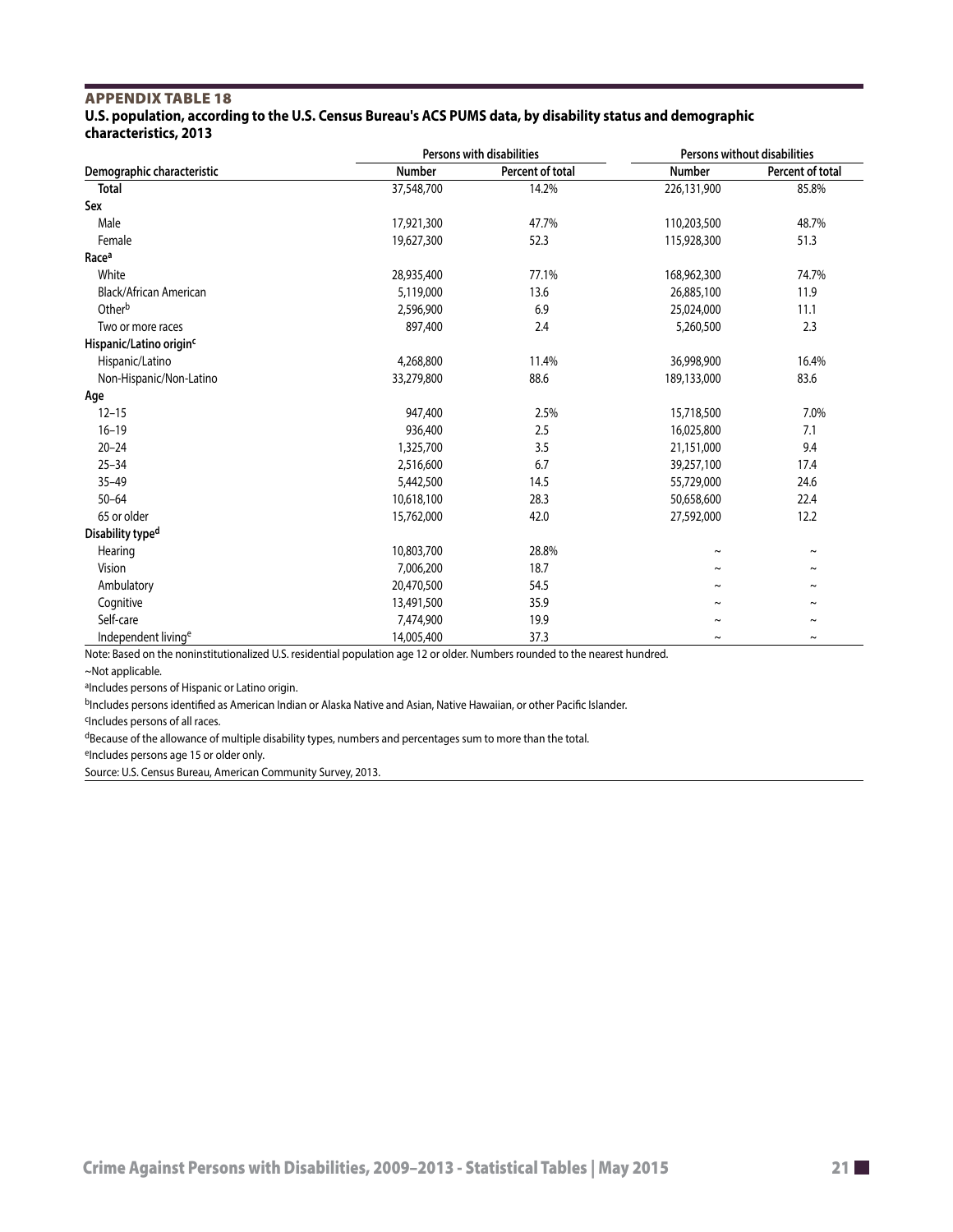#### <span id="page-21-0"></span>Appendix table 19 **Rates of violent victimization against persons without disabilities, by type of crime, 2009–2013**

| Type of crime         | 2009 | 2010 | 2011 | 2012 | 2013 |
|-----------------------|------|------|------|------|------|
| <b>Total</b>          | 23.3 | 20.2 | 20.0 | 22.7 | 22.9 |
| Serious violent crime | 7.7  | 6.8  | 6.2  | 6.7  | 6.6  |
| Rape/sexual assault   | 1.3  | 1.2  | 0.9  | 1.0  | 1.1  |
| Robbery               | 2.4  | 2.1  | 19   | 2.1  | 2.2  |
| Aggravated assault    | 4.0  | 3.6  | 3.4  | 3.6  | 3.3  |
| Simple assault        | 15.5 | 13.4 | 13.9 | 16.1 | 16.2 |

Note: Based on the noninstitutionalized U.S. residential population age 12 or older. Estimates were based on 2-year rolling averages. See appendix table 20 for standard errors.

Sources: Bureau of Justice Statistics, National Crime Victimization Survey, 2008–2013; and U.S. Census Bureau, American Community Survey, 2008–2013.

#### Appendix table 20

**Standard errors for appendix table 19: Rates of violent victimization against persons without disabilities, by type of crime, 2009–2013**

| Type of crime         | 2009 | 2010 | 2011 | 2012 | 2013 |
|-----------------------|------|------|------|------|------|
| <b>Total</b>          | 1.5  | 1.4  | 1.3  | 1.2  | 1.4  |
| Serious violent crime | 0.7  | 0.6  | 0.5  | 0.5  | 0.6  |
| Rape/sexual assault   | 0.2  | 0.2  | 0.1  | 0.1  | 0.2  |
| Robbery               | 0.3  | 0.3  | 0.2  | 0.2  | 0.3  |
| Aggravated assault    | 0.4  | 0.4  | 0.4  | 0.3  | 0.3  |
| Simple assault        |      | 1.0  | 09   | 0 ዓ  | 1.1  |

Sources: Bureau of Justice Statistics, National Crime Victimization Survey, 2008–2013; and U.S. Census Bureau, American Community Survey, 2008–2013.

#### Appendix table 21 **Rates of violent victimization against persons without disabilities, by victim characteristics, 2009–2013**

| Victim characteristic               | 2009 | 2010 | 2011 | 2012 | 2013 |
|-------------------------------------|------|------|------|------|------|
| Total                               | 23.3 | 20.2 | 20.0 | 22.7 | 22.9 |
| Sex                                 |      |      |      |      |      |
| Male                                | 24.8 | 21.2 | 22.5 | 25.9 | 24.8 |
| Female                              | 21.8 | 19.3 | 17.7 | 19.7 | 21.0 |
| Raceª                               |      |      |      |      |      |
| White                               | 24.2 | 20.4 | 20.5 | 23.4 | 23.4 |
| Black                               | 30.4 | 29.9 | 27.3 | 31.3 | 30.7 |
| Otherb                              | 7.2  | 7.9  | 7.7  | 7.8  | 8.1  |
| Two or more races                   | 29.3 | 24.4 | 27.7 | 28.8 | 34.7 |
| Hispanic/Latino origin <sup>c</sup> |      |      |      |      |      |
| Hispanic/Latino                     | 21.1 | 18.1 | 18.7 | 22.9 | 23.1 |
| Non-Hispanic/Non-Latino             | 23.6 | 20.6 | 20.3 | 22.7 | 22.8 |

Note: Based on the noninstitutionalized U.S. residential population age 12 or older. Estimates are based on 2-year rolling averages. See appendix table 22 for standard errors.

aIncludes persons of Hispanic or Latino origin.

bIncludes persons identified as American Indian or Alaska Native and Asian, Native Hawaiian, or other Pacific Islander.

cIncludes persons of all races.

Sources: Bureau of Justice Statistics, National Crime Victimization Survey, 2008–2013; and U.S. Census Bureau, American Community Survey, 2008–2013.

#### Appendix table 22

#### **Standard errors for appendix table 21: Rates of violent victimization against persons without disabilities, by victim characteristics, 2009–2013**

| Victim characteristic                                                       | 2009 | 2010 | 2011 | 2012 | 2013 |
|-----------------------------------------------------------------------------|------|------|------|------|------|
| <b>Total</b>                                                                | 1.5  | 1.4  | 1.3  | 1.2  | 1.4  |
| Sex                                                                         |      |      |      |      |      |
| Male                                                                        | 2.0  | 1.7  | 1.7  | 1.5  | 1.8  |
| Female                                                                      | 1.8  | 1.6  | 1.4  | 1.3  | 1.6  |
| Race                                                                        |      |      |      |      |      |
| White                                                                       | 1.7  | 1.5  | 1.4  | 1.3  | 1.5  |
| <b>Black</b>                                                                | 3.5  | 3.3  | 2.8  | 2.7  | 3.1  |
| Other                                                                       | 1.4  | 1.4  | 1.2  | 1.1  | 1.3  |
| Two or more races                                                           | 6.5  | 5.1  | 4.8  | 4.5  | 5.7  |
| Hispanic/Latino origin                                                      |      |      |      |      |      |
| Hispanic/Latino                                                             | 2.5  | 2.2  | 2.0  | 2.0  | 2.4  |
| Non-Hispanic/Non-Latino                                                     | 1.6  | 1.5  | 1.3  | 1.2  | 1.5  |
| Sources: Bureau of Justice Statistics, National Crime Victimization Survey, |      |      |      |      |      |

2008–2013; and U.S. Census Bureau, American Community Survey, 2008–2013.